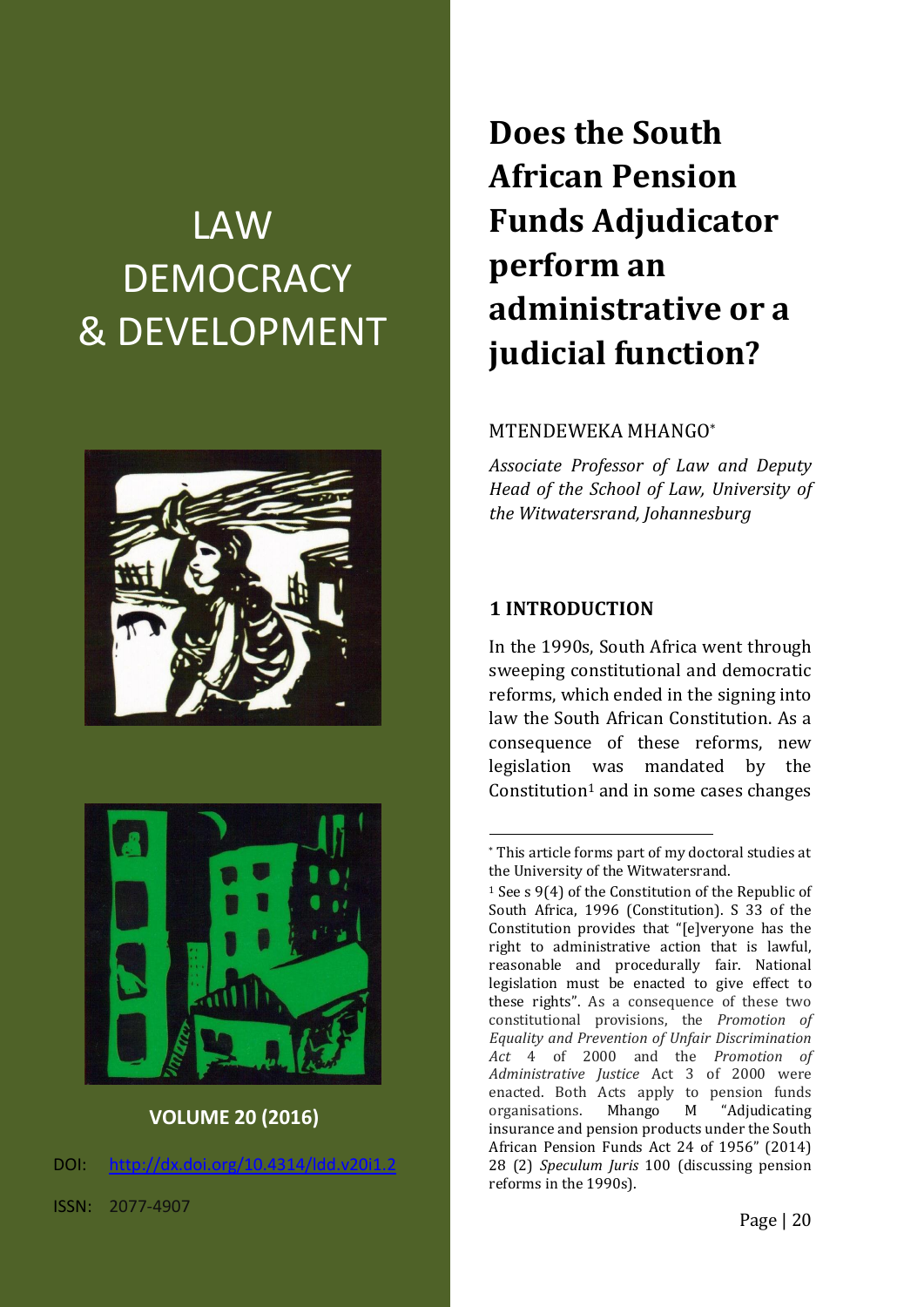to existing legislation became necessary to ensure alignment with the new dispensation.<sup>2</sup> Murphy has observed that the

[T]rend towards democratization in South Africa of the 1990s impacted directly on pension funds resulting in major legislative changes to the Pension Funds Act, the principal legislation that regulates private pensions fund organizations, such as the requirement that boards of management become representative of both employer and employees; the subjection of pension funds to human rights standards and the requirement of reasonableness and fairness.<sup>3</sup>

In his study of dispute resolution in South Africa, Murphy correctly observes that during 1996, pursuant to political pressures to reform the pension funds industry and recommendations made by the Mouton Committee of Investigation into a Retirement Provision System for South Africa (Mouton Committee), the Pension Funds Act 24 of 1956 was amended to create the Office of the Pension Funds Adjudicator (OPFA) with the purpose to dispose of complaints against pension fund organisations or employers who participate in the funds.<sup>4</sup> It is important to point out that the Mouton Committee recommended the establishment of an ombudsman for retirement funds because the Pension Funds Act did not make provision for the Financial Services Board (FSB) to settle disputes between pension fund members and their pension funds. Yet, the FSB was inundated with thousands of complaints from pension fund members.<sup>5</sup> Hence, the recommendation to establish the ombudsman was designed to relieve the pressure on the FSB, which was estimated to be spending 25 percent of its daily routine dealing with complaints from pension fund members, and to provide an independent service to members of pension fund organisations.<sup>6</sup>

As Murphy has observed, the Mouton Committee's recommendation (supported by the pension fund industry and political parties) was "qualified by a proposal that the rulings of the ombudsman should not be binding unless characteristics of court proceedings, such as formal procedure of leading and testing evidence or allowing attorneys or advocates to present a case, were built into the process".<sup>7</sup> The Mouton

<sup>2</sup> Labour Relations Act 66 of 1995 (provides in its preamble that its purpose is to change the law governing labour relations and, for that purpose, to give effect to s 23 of the Constitution); South African Schools Act 84 of 1996 (where the preamble notes that the achievement of democracy in South Africa has consigned to history the past system of education which was based on racial inequality and segregation; the objects of the Act to provide for a uniform system for the organisation, governance and funding of schools; to amend and repeal certain laws relating to schools; and to provide for matters connected therewith).

<sup>3</sup> Murphy J "Alternative dispute resolution in the South African pension funds industry: an ombudsman or tribunal?" (2001) 23 *Journal of Pensions Management* 27 at 29. See Mhango (2014) at 102-105.

<sup>4</sup> See Murphy (2001) at 29 and Jeram N "The Pension Funds Adjudicator-a Jurisdictional nightmare" (2006) 26 *ILJ* 1825 at 1827. See also Mhango (2014) at 103; Sigwadi M "Dispute resolution and the Pension Funds Adjudicator" (2004) 12 *Juta's Business Law Journal* 2; Jeram N "Jurisdiction of the Pension Funds Adjudicator in respect of complaints by underwritten insurers" (2010) *Insurance and Tax Journal*; and Nevondwe L & Odeku KO "An analysis of the role of the Pension Funds Adjudicator in South Africa" (2013) 4(13) *Mediterranean Journal of Social Sciences* 829.

<sup>5</sup>Mouton Committee "The Report of the Committee of Investigation into a Retirement Provision System for South Africa" (1992) 323 (Report).

<sup>6</sup> See Mouton Committee Report (1992) at 324.

<sup>7</sup> See Mouton Committee Report (1992) at 326.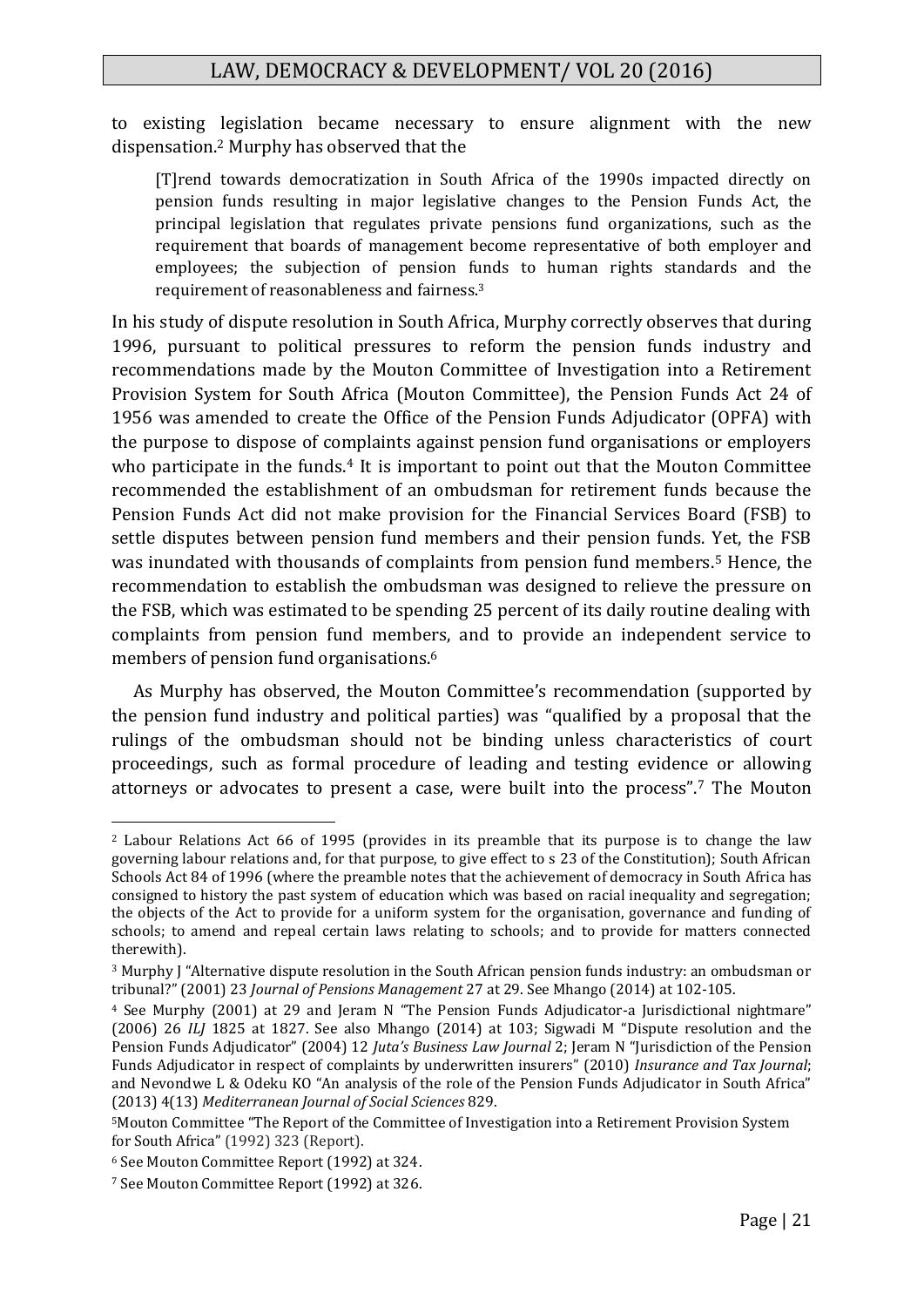Committee argued that "because the binding ruling by an ombudsman will be a type of legal precedent, going further than the individual case, pension fund managers may feel themselves forced into an all-out legal defence."<sup>8</sup> Moreover, in support of its recommendations for an ombudsman with the power to issue non-binding decisions, the Mouton Committee argued that "a binding decision will have to be a legal decision which deals with factual questions on strict basis of proof on a preponderance of probabilities, while as nonbinding decisions would make it possible for the consideration of equity".<sup>9</sup> As a result, it maintained that a "speedy and inexpensive resolution of disputes will not be possible if binding decisions were to be made".<sup>10</sup> However, the Mouton Committee qualified its recommendation on non-binding decisions and said:

[T]he viewpoint that a binding decision should not be forced on a party to a dispute in the absence of something akin to a due process of court, does not exclude the possibility that a ruling of the ombudsman could have binding effect where both (or all) parties to the dispute consent thereto, either before the ombudsman starts his investigation or within a stated period (say one month) after his decision. In the case of consent, provision should be made for his decision not only to be binding but also final (i.e. no appeal or other recourse to courts) and to have effect of a civil judgment of a court so that it can be executed where necessary.<sup>11</sup>

On the other hand, the FSB supported the creation of an ombudsman as a special court with the power to issue binding decisions.<sup>12</sup> Furthermore, most political parties represented in Parliament supported the creation of an ombudsman with the powers to make binding decisions. During parliamentary debates over the pension reforms, Dr WJ Botha of the Freedom Front Plus made the following point in support of the reforms:

The appointment of the [Adjudicator] is the second matter I want to single out, which we support very strongly. At the moment, in the present situation, no provision exists for the hearing and adjudication of complaints in the pension funds industry. The registrar of pension funds also has insufficient powers to deal with complaints effectively. Members do have access to courts, but we all know that this is very expensive, lengthy and complex. The Mouton Committee to which the Deputy Minister referred, recommended the appointment of an ombudsman with only conciliatory powers, but that is not good enough either. It has been recommended that an adjudicator should be appointed for pension funds [and with sufficient powers]. This adjudicator can contribute positively to the protection of members. The details are set out in the Bill. The adjudicator will also serve as an economic and effective mechanism to deal with complaints.<sup>13</sup>

However, as Murphy has correctly remarked, "when the Parliament amended the Pension Funds Act in 1996 to make provision for dispute resolution, it did not

<sup>8</sup> See Mouton Committee Report (1992) at 326.

<sup>9</sup> See Mouton Committee Report (1992) at 326.

<sup>10</sup>See Mouton Committee Report (1992) at 324.

<sup>11</sup>See Mouton Committee Report (1992) at 324. See also Mhango (2014) at 103.

<sup>12</sup>Marx GL & Hanekom K *The manual on South African retirement funds and other employee benefits* (Durban: LexisNexis 2007) at 324.

<sup>13</sup>*Hansard,* Parliamentary Debates Tuesday 12 March 1996 at 469-472.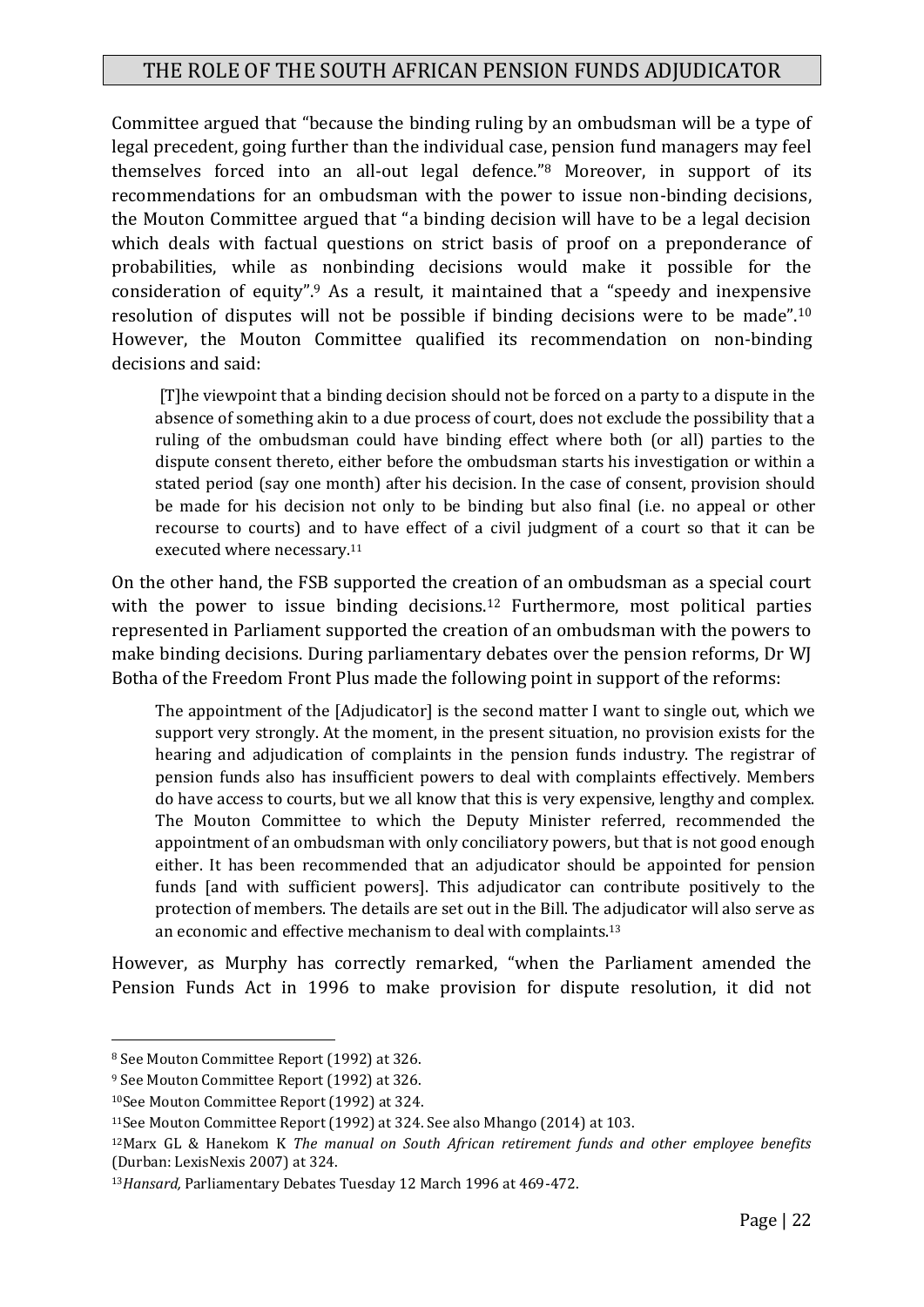implement the Mouton Committee's recommendations entirely".<sup>14</sup> On the contrary, Murphy observes that Parliament established the Adjudicator with the power to make binding decisions but modelled it on the investigative ombudsman concept rather than opting for a more formal administrative tribunal.<sup>15</sup> In Murphy's view, the result of the reforms is that although the Adjudicator has the same remedial powers as a court of law, it is not a court but an investigative administrative agency.<sup>16</sup> In this regard*,* Jeram has argued that the legislature intended to provide a specialised pension tribunal, which, while performing a quasi-judicial function, is not bogged down by the formal procedural requirements that are part of ordinary civil court litigation.<sup>17</sup>

Nevertheless, through an amendment to the Pension Funds Act, which came into effect in April 1996, the OPFA was established. In terms of section 30B(2) of the Pension Funds Act, the functions of the OPFA are performed by the Adjudicator, whose function is to dispose of complaints relating to pension funds organizations in a "procedurally fair, economical and expeditious manner".18A complaint, which is the source of the Adjudicator's jurisdiction, is carefully defined in section 1 of the Pension Funds Act as follows:

'Complaint' means a complaint of the complainant relating to the administration of a fund, the investment of its funds or the interpretation and application of its rules, and alleging –

(a) that a decision of the fund or any person purportedly taken in terms of the rules was in excess of the powers of that fund or person, or an improper exercise of its powers;

(b) that the complainant has sustained or may sustain prejudice in consequence of the maladministration of the fund by the fund or any person whether by act or omission;

(c) that a dispute of fact or law has arisen in relation to a fund between the fund or any person and the complainant; or

(d) that an employer who participates in a fund has not fulfilled its duties in terms of the rules of the fund; but shall not include a complaint which does not relate to a specific complainant. 19

<sup>14</sup>See Murphy (2001) at 29.

<sup>15</sup> See Murphy (2001) at 29.

<sup>16</sup> *Shell and BP South Africa Petroleum Refineries (Pty) Ltd v Murphy NO & Others* 2000 (9) BPLR 953 (D) *( Shell and BP South Africa Petroleum Refineries (Pty) Ltd)* (holding that the Adjudicator is entrusted with judicial functions); *Old Mutual Life Assurance Company (SA) Ltd v Pension Funds Adjudicator* 2007 (1) BPLR 117(*Old Mutual Life Assurance Company)* (holding that the Adjudicator performs a judicial function); *Beukes v Pepkor Retirement Fund* 2007 (3) BPLR 288 (PFA)(*Beukes*) (holding that the decisions of the Adjudicator are binding on pension funds and others).

<sup>17</sup> See Jeram (2006) at 1825.

<sup>18</sup> Section 30D of the Pension Funds Act. See also Mhango (2014) at 104.

<sup>19</sup> See *Pienaar v Consol Group Pension Fund* PFA/GA/97/98 *(*unreported*)* (where an employer failed to file a disability claim with the fund on behalf of the complainant. In a dispute seeking to order the employer to provide evidence to the fund for the consideration of the disability claim the Adjudicator held that the dispute was not a "complaint" as defined in the Pension Funds Act); *Seethal v Metal and Engineering Industries Permanent Disability Scheme* PFA/KZN/2719/01 (unreported) (held that a permanent disability scheme does not fall within the definition of a "pension fund organization"); *Stassen v Central Retirement Annuity Fund* 2001 (3) BPLR 1792 (Adjudicator held that he did not have jurisdiction to hear a dispute relating to a divorce order where the court order was not served on the fund); and *Alais v*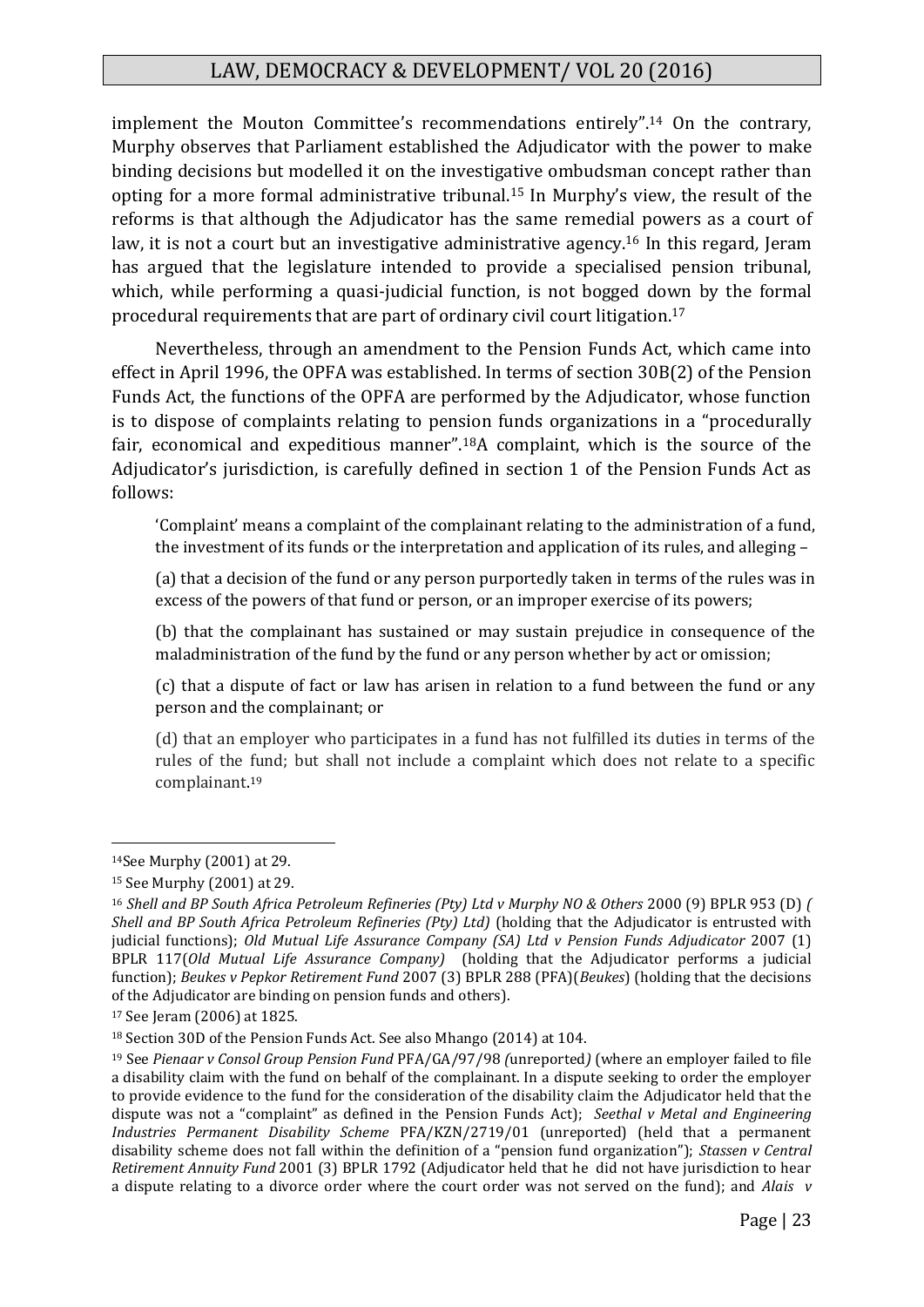After investigating a complaint as defined, the Adjudicator may "make the order which any court of law may make", $20$  which "shall be deemed to be a civil judgment".<sup>21</sup> Any party who feels aggrieved by a determination of the Adjudicator may apply to an appropriate High Court for relief in terms of section 30P of the Pension Funds Act on which occasion the High Court "may consider the merits of the complaint and may make any order it deems fit".<sup>22</sup> In considering a matter in terms of section 30P, the High Court may take further evidence. In its interpretation of section 30P(2), the Supreme Court of Appeal in *Meyer v Iscor Pension Fund*<sup>23</sup> has pronounced that this section contemplates an appeal in the wider sense in that it could entail a fresh determination of the merits with or without further evidence.

The OPFA began its operations in 1998 after the first Adjudicator, Murphy, was appointed in that year.<sup>24</sup> Since then, commentators have remarked that the OPFA has created a forum allowing unrepresented litigants to challenge decisions of the pension fund organisations and employers who participate in them, which they otherwise could not pursue in the ordinary courts due to the high cost of legal services in South Africa.<sup>25</sup> Additionally, they correctly maintain that the Adjudicator has played an important role in the development of pension jurisprudence, which was non-existent before 1998.<sup>26</sup> However, as a creature of statute, questions remain around the scope of the jurisdiction of the Adjudicator.<sup>27</sup> As one commentator correctly observed, "when analysing the role of the Adjudicator, it is important not to confuse the jurisdiction with his power and functions".<sup>28</sup>

This article examines the powers, role and functions of the Adjudicator with a view to determine whether the Adjudicator's functions are administrative or judicial in nature.<sup>29</sup> In recent years, South African courts have disagreed on this question and have offered different interpretations of the nature of the functions performed by the Adjudicator. On the one hand, some courts have consistently held the view that the

1

<sup>28</sup>See Khumalo (2006) at 39.

*Telkom Pension Fund* 2006 (1) BPLR 67 (PFA) (held that the Adjudicator has no jurisdiction to determine whether or not a re-organization of an employer has taken place even if pension matters are involved).

<sup>20</sup> Section 30E Pension Funds Act.

<sup>21</sup> Section 30OPension Funds Act.

<sup>22</sup> Section 30P Pension Funds Act.

<sup>23</sup> *Meyer v Iscor Pension Fund* 2003 (3) BPLR 4427 (SCA).

<sup>24</sup> Nevondwe & Odeku (2013) at 819.

<sup>25</sup> See Jeram (2006)at 1826; and Sigwadi (2004) at 2.

<sup>26</sup> See Jeram (2006) at 1836; Khumalo S "Jurisprudential role played by the Pension Funds Adjudicator in South African law" (paper presented at the Pension Lawyers Association, Cape Town, 5 March 2006) *at* 28, 36-37, available at http://www.bowman.co.za/FileBrowser/ArticleDocuments/Pension-Funds-Adjudicator-Jurisprudential-Role.pdf (accessed 7 March 2015) (arguing that the Adjudicator has been at the forefront of introducing constitutional and administrative jurisprudence into South African pension law).

<sup>&</sup>lt;sup>27</sup> See Jeram (2006) at 1825 (arguing that due to the badly drafted mandate of the Adjudicator, the resolution of pension disputes is a jurisdictional nightmare and pension fund members are consistently confronted with a series of points in limine); and Khumalo (2006) at 39 (generally agreeing that there are lots of problems surrounding the jurisdiction of the Adjudicator).

 $29$  I use the terms "administrative function" or "administrative action" interchangeably throughout this article. However, it should be noted that "administrative action" is defined in the PAJA.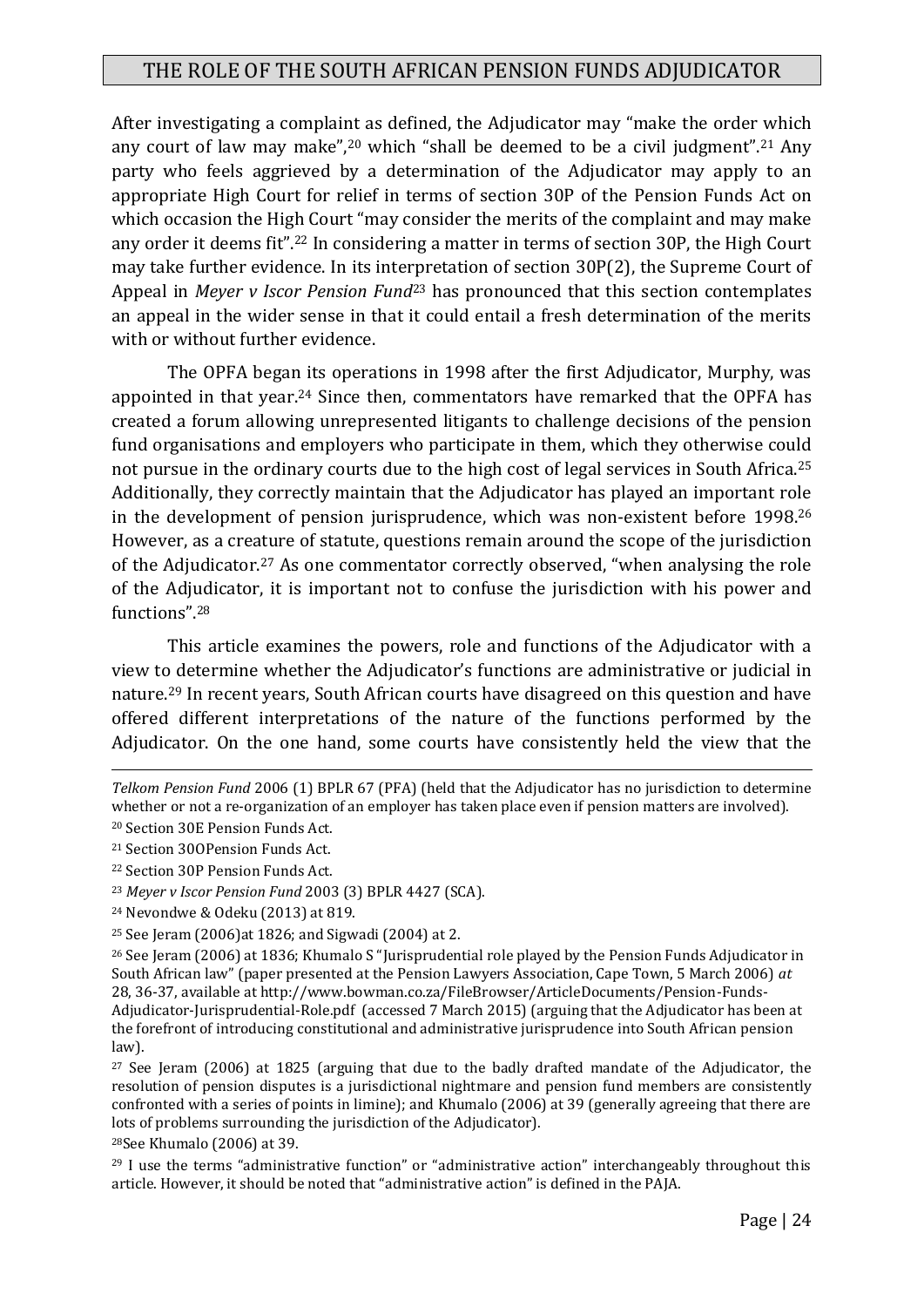Adjudicator performs judicial functions, and on the other hand, one court has stated that the Adjudicator's functions are administrative in nature and that the provisions of the Promotion of Administrative Justice Act 3 of 2000 (PAJA) apply. The article argues that the preferred interpretation of the law is that the Adjudicator performs a judicial function.

# **2 EXAMINING THE ROLE AND FUNCTIONS OF THE ADJUDICATOR**

In a series of cases, the Constitutional Court has explained that in determining whether a function constitutes administrative action the focus of any analysis of this sort must be on the function being performed and not the functionary.<sup>30</sup> Put another way, the focus of the inquiry must not be on the arm of government to which the actor belongs, but on the nature of the function he or she is performing.<sup>31</sup> The explanation is that all three arms of government are capable of performing administrative functions and the distinction between administrative and judicial functions cannot be properly made simply on the basis of who performs the functions.<sup>32</sup> Instead, such distinction is capable of being justified and appropriately explained by focusing on the functions that are being performed by the actor.

The Constitutional Court has applied this standard in a number of cases. For instance, in *Fedsure Life Assurance,* the plaintiffs challenged various resolutions adopted by the Greater Johannesburg Transitional Metropolitan Council (GJTMC). These resolutions provided for levies within the area of jurisdiction of the GJTMC. The plaintiffs' challenge was based on the theory that the resolutions constituted administrative action; hence it became necessary for the Court to determine the meaning of "administrative action" in terms of the Constitution. The Court held that the decisions of deliberative legislative assemblies did not constitute administrative action.<sup>33</sup> The Court reasoned as follows:

Whilst section 24 of the interim Constitution no doubt applies to the exercise of powers delegated by a council to its functionaries, it is difficult to see how it can have any application to by-laws made by the council itself. The council is a deliberative legislative body whose members are elected. The legislative decisions taken by them are influenced by political considerations for which they are politically accountable to the electorate. Such decisions must of course be lawful but, as we show later, the requirement of legality exists independently of, and does not depend on, the provisions of section 24(a). The procedures according to which legislative decisions are to be taken are prescribed by the Constitution, the empowering legislation and the rules of the council. Whilst this legislative framework is subject to review for consistency with the Constitution, the making of by-laws and the imposition of taxes by a council in accordance with the

<sup>30</sup> *Sidumo v Rustenburg Platinum Mines Ltd* 2008 (2) SA 24 (CC) at para 81 ( *Sidumo* ); *President of the RSA v SA Rugby Football Union* 1999 (10) BCLR 1059 (CC) at para 141 (*SARFU*)*.*; Fedsure *Life Assurance Ltd v Greater Johannesburg Transitional Metropolitan Council* 1998 (12) BCLR 1458 (CC) (*Fedsure Life Assurance* ').

<sup>31</sup>*Fedsure Life Assurance; Sidumo* paras 230-235.

<sup>32</sup> *SARFUat*para 141; Hoexter C *Administrative law in South Africa* (Cape Town: Juta 2012) 167-169. 33*Fedsure Life Assurance* at para 42*.*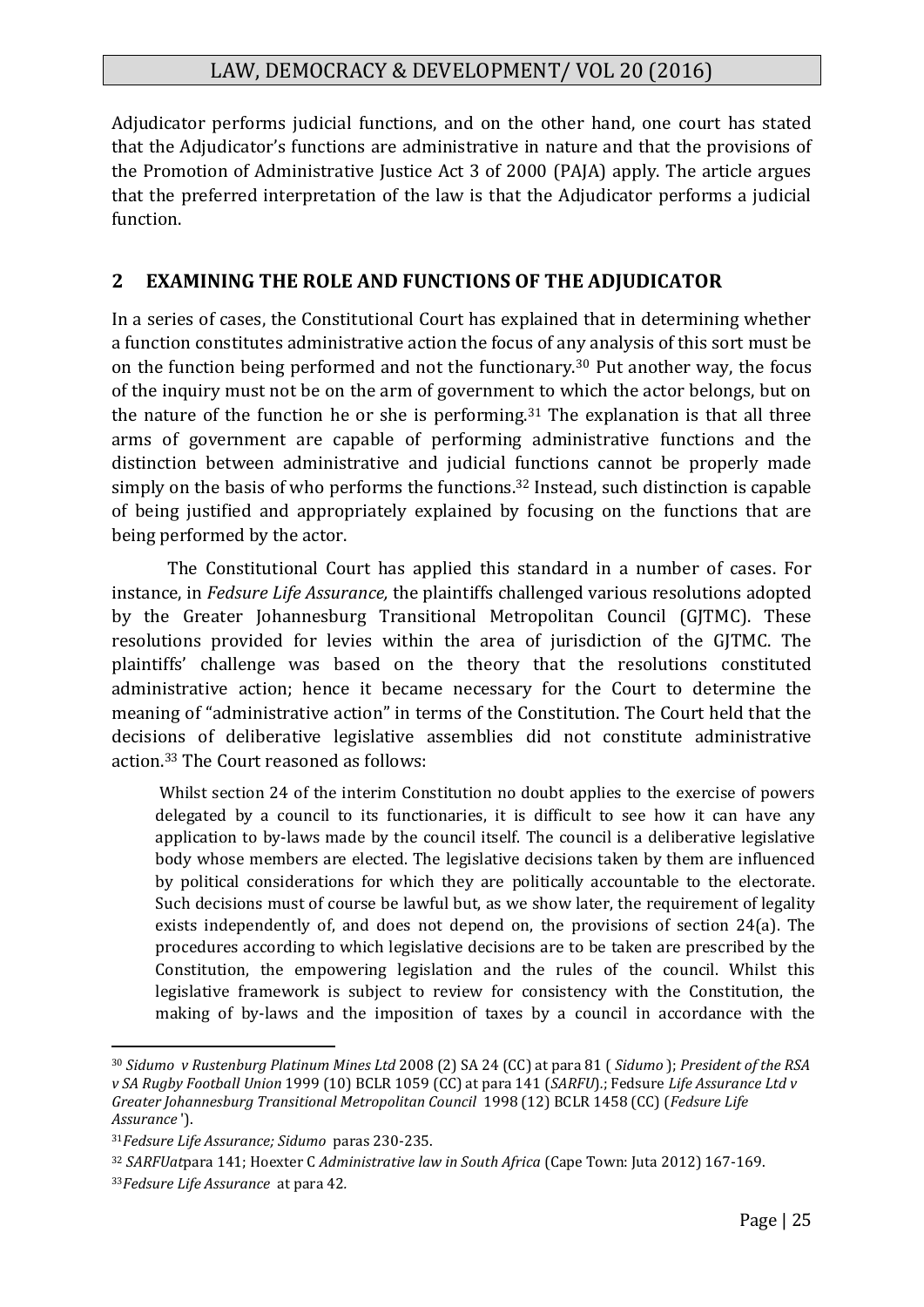prescribed legal framework cannot appropriately be made subject to challenge by every person affected by them on the grounds contemplated by section 24(b). Nor are the provisions of section  $24(c)$  or (d) applicable to decisions taken by a deliberative legislative assembly. The deliberation ordinarily takes place in the assembly in public where the members articulate their own views on the subject of the proposed resolutions. Each member is entitled to his or her own reasons for voting for or against any resolution and is entitled to do so on political grounds. It is for the members and not the courts to judge what is relevant in such circumstances. Paragraphs 24(c) and (d) cannot sensibly be applied to such decisions.<sup>34</sup>

It is plain that the Constitutional Court in *Fedsure Life Assurance* was primarily concerned with examining the functions being performed and not the functionary. In its analysis, the Court observed that it was for members of the assembly and not courts to judge what is relevant in the debates preceding the decisions made by the legislative assembly.<sup>35</sup> Moreover, the Court's focus on the functions and not the functionary was also made clear when it reasoned that since members of the assembly vote in favour or against a particular position based on their own reasons, it was impossible to consider their functions as administrative action. In other words, plain from this jurisprudence is the Court's acceptance that acts of the legislature may constitute administrative action, but when the legislature enacts legislation in accordance with the Constitution such functions cannot be classified as administrative action.<sup>36</sup> In her commentary on *Fedsure Life Assurance,* Hoexter remarks that *Fedsure Life Assurance* distinguishes between original and delegated legislative acts.<sup>37</sup> She argues that "when legislatures make legislation, they do so in accordance with original legislative powers conferred on them by the Constitution, and because these are elected and deliberate bodies, the result of their legislative activity is original legislation rather than administrative action".<sup>38</sup>

Similarly, in *SARFU*, the Constitutional Court employed the above standard to determine the distinction to be drawn between judicial and administrative functions. In particular, the Court used the above standard to draw the line between executive acts and administrative acts and stated:

In section 33 the adjective administrative not executive is used to qualify action. This suggests that the test for determining whether conduct constitutes administrative action is not the question whether the action concerned is performed by a member of the executive arm of government. What matters is not so much the functionary as the function. The question is whether the task itself is administrative or not. It may well be, as contemplated in *Fedsure* that some acts of a legislature may constitute administrative action. Similarly, judicial officers may, from time to time, carry out administrative tasks. The focus of the enquiry as to whether conduct is administrative action is not on the arm of government to which the relevant actor belongs, but on the nature of the power he or she is exercising.<sup>39</sup>

<sup>34</sup> *Fedsure Life Assurance* at para 41.

<sup>35</sup> *Fedsure Life Assurance* at para 41.

<sup>36</sup> *Fedsure Life Assurance* case at para 41-42.

<sup>37</sup> See Hoexter (2012) at 51.

<sup>38</sup> See Hoexter (2012) at 51

<sup>39</sup> *SARFU* at para 141.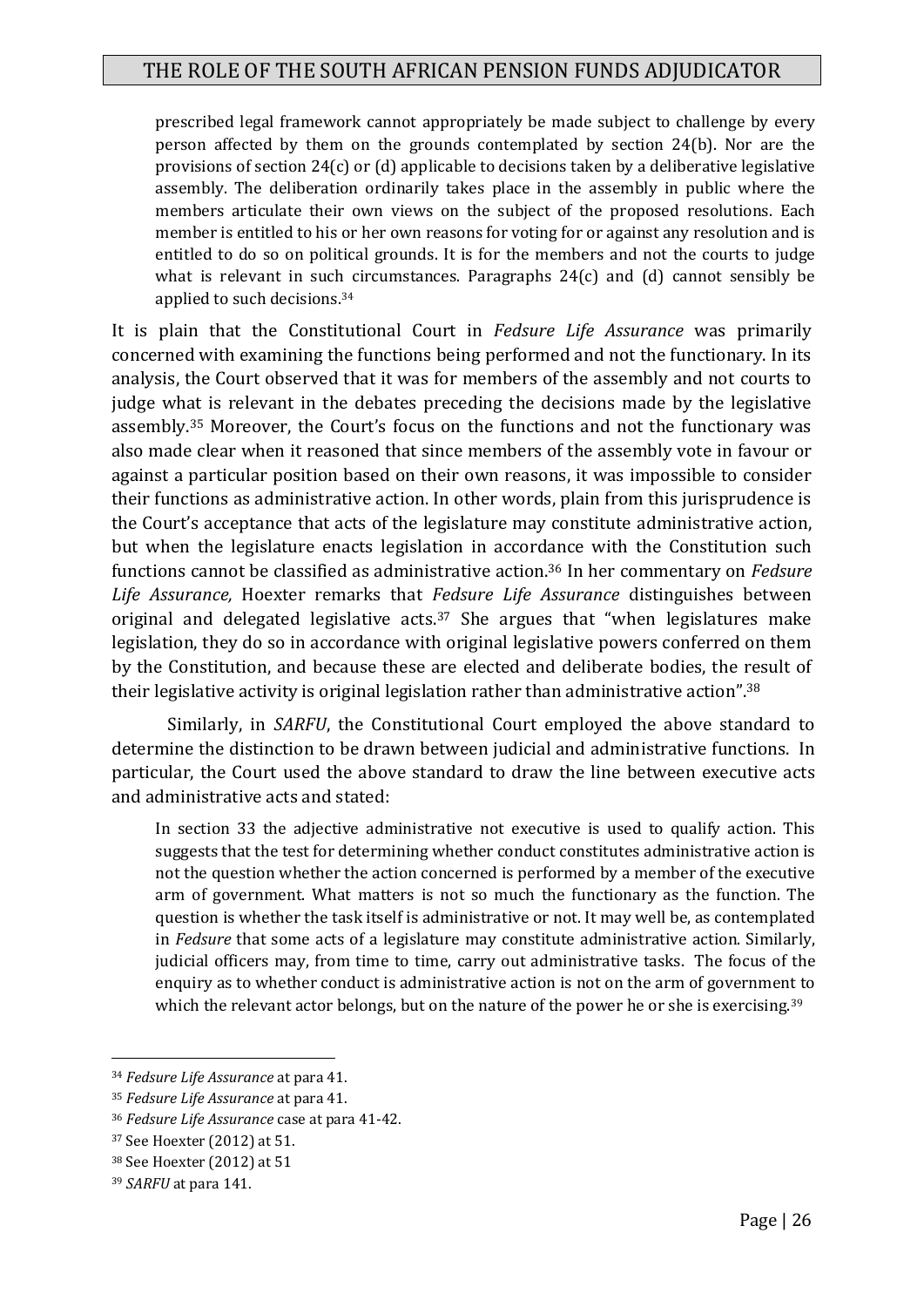The Constitutional Court's explanation above is very useful in understanding how one can determine what constitutes administrative action. In the above analysis, the Court emphasises that what matters most in this determination are the functions or powers being exercised and not the functionary. The Constitutional Court accepts that all organs of state are capable of performing administrative action from time to time, but the answer as to whether administrative action is being performed will depend on what the particular actor is doing. Since *SARFU,* the test that has been applied by the Constitutional Court in determining what constitutes administrative action is to focus on the functions being performed by an actor in a particular case. The question is: what functions does the Adjudicator perform

#### **2.1 Inside the courts: the prevailing view from the High Court on the functions of the Adjudicator**

In this section I apply the above legal standard to determine whether or not the Adjudicator performs judicial or administrative functions. In line with the Constitutional Court jurisprudence, the analysis focuses on the functions of the Adjudicator.<sup>40</sup> While there is some disagreement about the outcome, South African High Courts have been consistent in the weight that they have attached to the above legal standard in examining the Adjudicator's functions. In the first case, *Shell and BP South Africa Petroleum Refineries (Pty) Ltd,*<sup>41</sup> the Durban High Court examined the powers and functions of the Adjudicator. It correctly noted that the Adjudicator is a creature of the Pension Funds Act, and was established to consider complaints lodged with her pursuant to section 30A(3) of that Act. It noted the definition of a "complaint" in section 1 of that Act, which limits the Adjudicator's jurisdiction in the sense that a complaint submitted to the Adjudicator must relate to at least one of three areas mentioned in that definition, namely the administration of the fund, the investment of its funds, and the interpretation and application of its rules.

The High Court in *Shell and BP South Africa Petroleum Refineries (Pty) Ltd* pronounced that while the Adjudicator in terms of section 30D of the Pension Funds Act is charged with a duty to dispose of complaints in a procedurally fair, economical and expeditious manner, it performs the same function which a court of law would perform. A few provisions in the Pension Funds Act were relied on by the High Court in reaching this conclusion. These include: first, section 30E(1)(a), which provides that "the Adjudicator shall investigate any complaint and may make the order which any court may make". The High Court in *Shell and BP South Africa Petroleum Refineries (Pty) Ltd* read this provision as entrusting the Adjudicator with judicial powers. Secondly, section 30M, which requires the Adjudicator to lodge his determination with the clerk or registrar of the court which would have had jurisdiction had the matter been heard by that court. Lastly, section 30O of the Pension Funds Act, which deems a determination of the Adjudicator to be a civil judgment of any court of law had the matter in question

<sup>40</sup> The Adjudicator is appointed by and reports to the Minister of Finance pursuant to ss 30C and 30U, respectively, of the Pension Funds Act.

<sup>41</sup> At 958.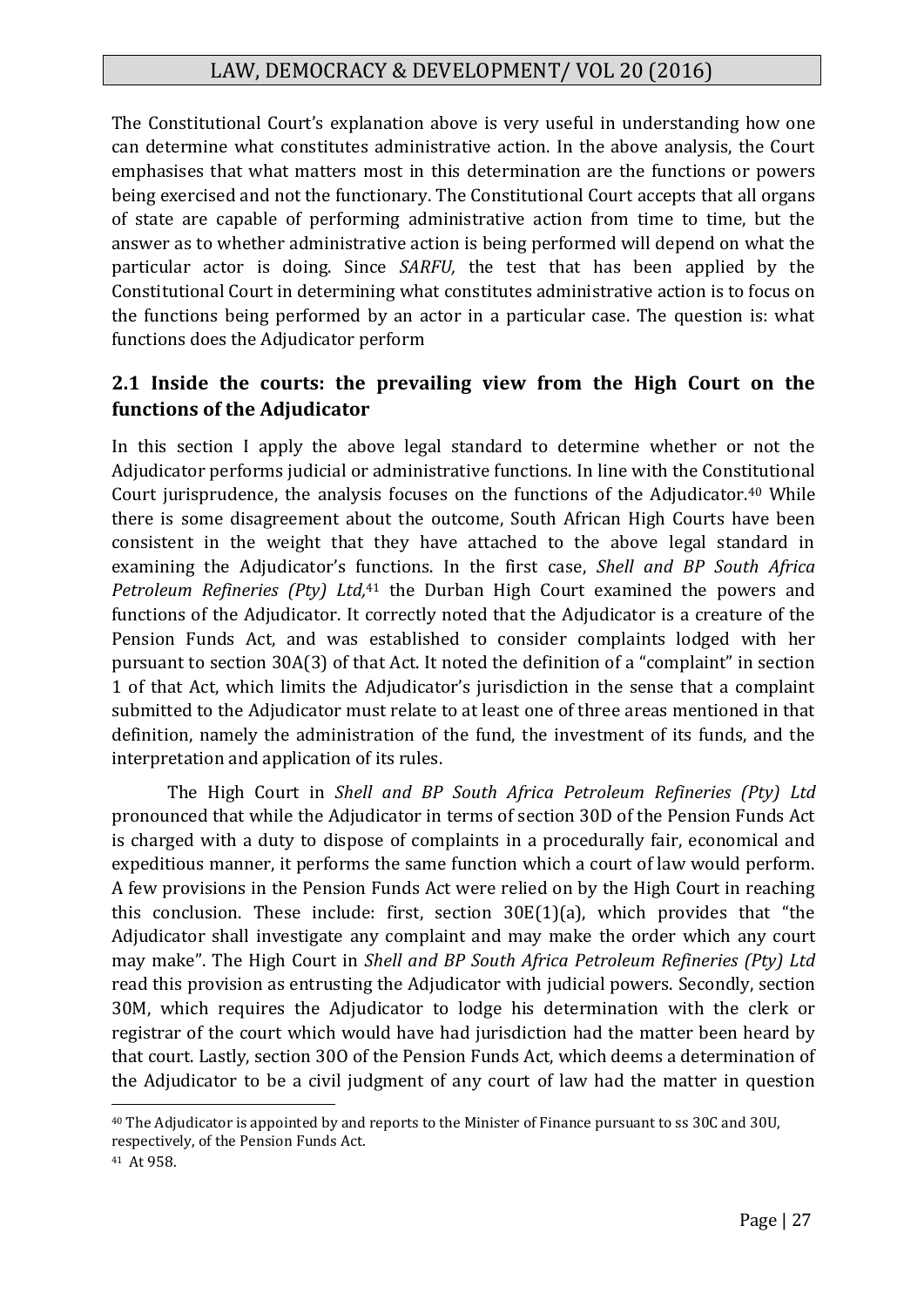been heard by such court. Based on the reading of these provisions, the High Court in *Shell and BP South Africa Petroleum Refineries (Pty) Ltd* concludes that the Adjudicator's functions are judicial.

In the second case, *Otis South Africa Pension Fund v Hinton,*<sup>42</sup> the Natal Division had occasion to determine whether or not to set aside the Adjudicator's decision to order the payment of benefits. In addressing this question, the Court explained that while it had the power to adjudicate the matter as if it were a court of first instance, it was of the view that the Adjudicator did not possess general equitable jurisdiction.<sup>43</sup> Furthermore, the Court observed that it is apparent from sections 30D, 30E, 30F, 30C, 30M and 30O of the Pension Funds Act that the intention of the legislature was to constitute a complaints forum which would, for all practical purposes, be equivalent to a court of law, but which was not bound by the formalities of procedure which might ordinarily have the effect of delaying adjudication and cause the parties to incur substantial expenses for legal representation. The absence of formal procedures, the Court noted, does not detract from the nature of the function which the Adjudicator must perform, which is plainly a judicial function. To illustrate the judicial nature of his function, the Court explained that the Adjudicator is required to give reasons for his determinations, which in itself precludes him from making a determination capriciously or basing it on matters which are not of record before him.<sup>44</sup>

The observations of the Court in *Otis* are consistent with those made by Judge Fourie in *Old Mutual Life Assurance Company.*<sup>45</sup> In this case, which involved an application to set aside the determination of the Adjudicator pursuant to section 30P of the Pension Funds Act, the Adjudicator made an application which sought to defend his determination in the proceedings before the High Court in *Old Mutual Life Assurance Company.* In support of his application, the Adjudicator made the following argument: he accepted that his office performs a judicial function under the Pension Funds Act, and as a consequence, he cannot appropriately file opposing papers to defend his determination.<sup>46</sup> In support of his proposition, the Adjudicator referred to the decisions in *Orion Money Purchase Pension Fund (SA) v Pension Funds Adjudicator* <sup>47</sup> and *Pretoria Portland Cement Company Limited v Competition Commission,*<sup>48</sup> which confirm that it would be indecorous for the Adjudicator to defend his own determination.

In *Orion Money Purchase Pension Fund*, the Adjudicator filed opposing papers in an application seeking to set aside his determination.<sup>49</sup> Judge Nel frowned upon the

<sup>42</sup> *Otis (South Africa) Pension Fund and another v Hinton and another* 2005 (1) BPLR 17 (N)(hereinafter *Otis* case).

<sup>43</sup> Citing *Shell and BP South Africa Petroleum Refineries (Pty) Ltd.*

<sup>44</sup> See *Orion Money Purchase Pension Fund (SA) v Pension Funds Adjudicator* 2002 (9) BPLR 3830 (C) (*Orion Money Purchase Pension Fund*).

<sup>45</sup> *Old Mutual Life Assurance Company* at 121. See also Nevondwe & Odeke (2013) at 818.

<sup>46</sup> *Old Mutual Life Assurance Company* at para 8.

<sup>47</sup> *Orion Money Purchase Pension Fund* at 3831-3832

<sup>48</sup> *Pretoria Portland Cement Company Ltd v Competition Commission & Others* 2003 (2) SA 385 (SCA) (*Pretoria Portland Cement*.)

<sup>49</sup> *Orion Money Purchase Pension Fund* at 3831.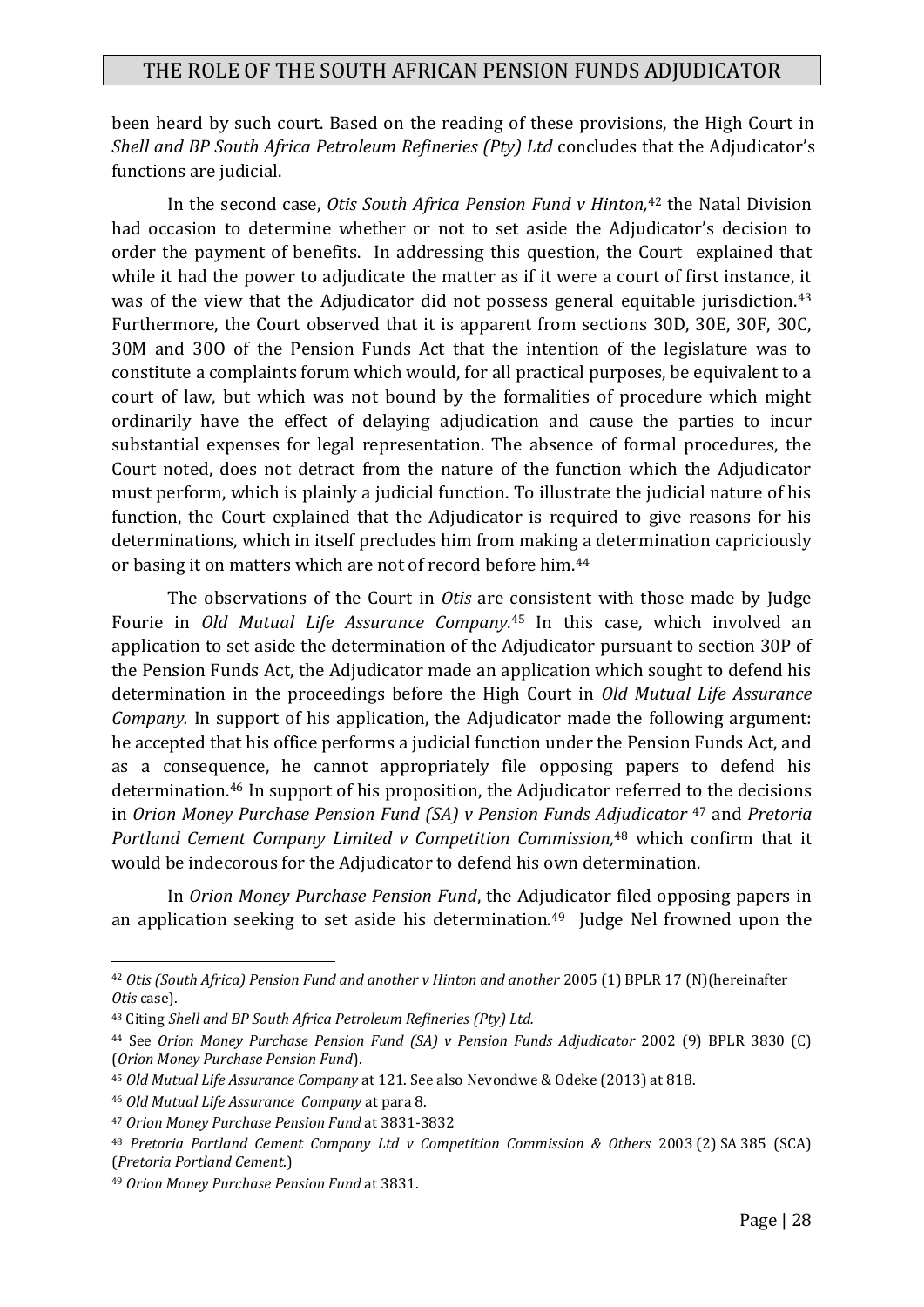Adjudicator's conduct in this regard on the basis that "it was not the function of the Adjudicator to oppose applications to set aside his determination".<sup>50</sup> Judge Nel reasoned that the Adjudicator's "function is to dispose of complaints lodged in terms of section 30A(3) in a procedurally fair, economical and expeditious manner and in doing so he may make an order which any court or law may make".<sup>51</sup> Additionally, he reasoned: "After completion of his investigation a statement containing his determination and the reasons are sent to all parties concerned and to the registrar of the court which would have had jurisdiction had the matter been heard by a court. The Adjudicator has no further function to fulfil".<sup>52</sup>

Similarly, in *Pretoria Portland Cement* Justice Schutz made some remarks, which Judge Nel relied on in support of the view that it was improper for the Adjudicator to defend his determination. Schutz said the following in this regard:

It is not for judges to participate in any stage subsequent to their judgments in order to defend their decision. Indeed it would be improper to do so, except in those rare cases when an obligation to provide information arises. Secondly, on grounds of convenience, I do not think that the time of judges should be wasted filing affidavits in support of their decisions. The place to explain a decision is in a judgment. Once given it is given. Nor should the court have its time wasted considering invidious applications for leave to sue a judge under s25 (1) of the Supreme Court Act. Thirdly, and most importantly, it is not in the public interest that judges should become embroiled in disputes between parties who have appeared before them. It is a matter of the utmost importance that judges should be seen as impartial and, in the kinder sense, aloof.<sup>53</sup>

In *Old Mutual Life Assurance Company*, in rejecting the Adjudicator's application to oppose, Judge Fourie made some interesting pronouncements about the functions and powers of the Adjudicator.54 Fourie J observed that in his first application, the Adjudicator announced that he would not oppose the application lodged in terms of section 30P of the Pension Funds Act because he accepted that he performs a judicial function in terms of that Act and therefore cannot properly file opposing papers to defend his determination.<sup>55</sup> However, the Adjudicator declared that his intention in filing his first affidavit was merely to bring certain aspects to the High Court's attention which he considered could be of assistance in deciding the matter.<sup>56</sup> In addition, Fourie J endorsed the reasoning and observations in *Orion Money Purchase Pension Fund* and *Portland Cement*. According to Judge Fourie, these observations apply equally to the Adjudicator and support the proposition that "after issuing his determination, the Adjudicator has no further function to fulfil".<sup>57</sup>

<sup>50</sup> *Orion Money Purchase Pension Fund* at 3831.

<sup>51</sup> *Orion Money Purchase Pension Fund* at 3832.

<sup>52</sup> *Orion Money Purchase Pension Fund* at 3832.

<sup>53</sup> *Pretoria Portland Cement* at para 38.

<sup>54</sup> See also *Orion Money Purchase Pension Fund* at 3832.

<sup>55</sup> *Old Mutual Life Assurance Company* at para 8*.*

<sup>56</sup> *Old Mutual Life Assurance Company* at para 8.

<sup>57</sup> See, *Pretoria Portland Cement* at para 38*; Orion Money Purchase Pension Fund* at 3832.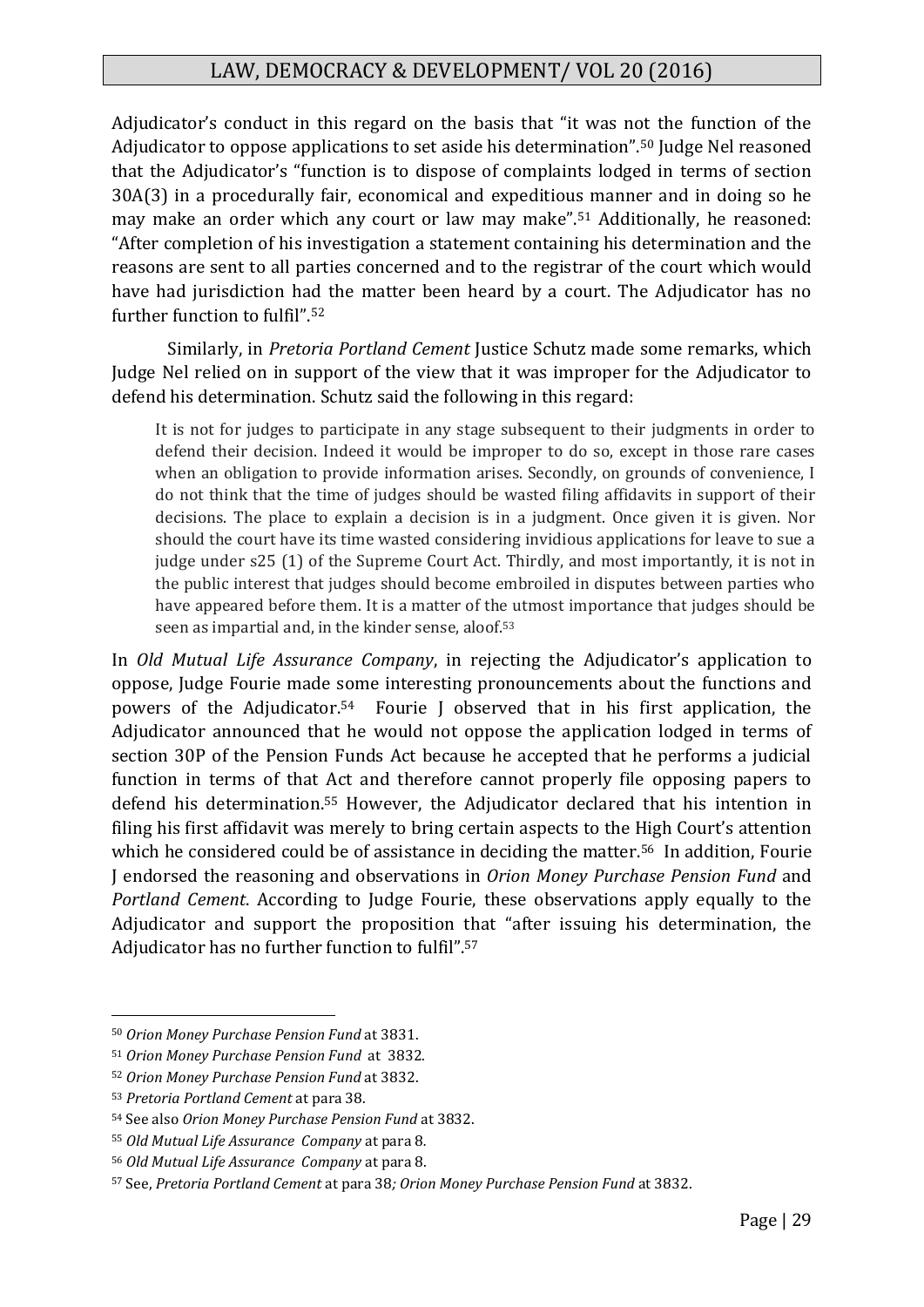In addressing the question raised by the Adjudicator as to whether or not the Adjudicator performs a judicial function, Judge Fourie accepted the applicants' view that pursuant to section 34 of the Constitution a judicial function is performed by a functionary who resolves disputes by the application of law in a fair public hearing in court or another independent and impartial tribunal or forum. He noted that like judges, the Adjudicator was required to resolve the dispute between the applicant and second respondent in an independent and impartial manner and it is clear from the Adjudicator's determination that he resolved the instant dispute by application of the Pension Funds Act.<sup>58</sup> Accordingly, Judge Fourie was satisfied that the Adjudicator performed a judicial function. He added that this conclusion was further supported by section 30E of the Pension Funds Act, which provides that the Adjudicator's determinations shall be deemed to be a civil judgment of any court of law, on the strength of which a warrant of execution may be issued.<sup>59</sup>

It is significant that the above High Court rulings have consistently applied the Constitutional Court's standard for determining whether a functionary performs a judicial function. Equally significant is the fact that these courts have examined the functions of the Adjudicator and determined that they are judicial functions. Perhaps the strongest argument of them all is the one expressed by Judge Fourie in *Old Mutual Life Assurance Company.* It is important to note that Judge Fourie classifies the Adjudicator's functions as similar to those of a judge and holds the Adjudicator to the same standard of a judge. For policy reasons explained in the case, Judge Fourie's interpretation is the most preferred. More importantly, his interpretation is consistent with the standard developed by the Constitutional Court, which focuses on the functions being performed and not the functionary.

#### **2.2 Inside the courts: the dissenting view from a High Court**

Despite the view of the High Courts in *Old Mutual Life Assurance Company, Otis* and *Shell and BP South Africa Petroleum Refineries (Pty) Ltd* that the Adjudicator performs judicial functions, at least one High Court decision has rejected this view. In a recent decision by Judge Beasley in *Altron Group Pension Fund v Thomson CSF South African Pension Fund,*<sup>60</sup> the South Gauteng High Court concluded that the Adjudicator's functions are administrative and not judicial and that her decisions are subject to the review procedures under PAJA . The case involved a dispute between two pension funds, Altron Group Pension Fund (Altron Fund) and Thomson South African Pension Fund (Thomson Fund), arising out of a section 14 transfer of benefits. In 2000, certain companies within the Altron Group were restructured. As a result of this restructuring, close to 267 employees were transferred from Altron Fund to Thomson Fund. The

<sup>58</sup> See *Old Mutual Life Assurance Company* at para 12.

<sup>59</sup> For the Adjudicator's own view on his powers vis-à-vis the courts see, *Kransdorff v Sentrachem Pension Fund & Another* 1999 (9) BPLR 55 (PFA) at 61 (emphasising that the Adjudicator has the same powers that a court of law has); *Dakin v Southern Sun Retirement Fund* 1999 (9) BPLR 22 (PFA) (stating that "*in terms of section 30E (1) (a) of the Act, I have the power to make any order which a court of law could make and this includes the power to strike down rules which are unreasonable").*

<sup>60</sup> *Altron Group Pension Fund v Thomson CSF South African Pension Fund,* Case no 08/25327, 21 September 2009 unreported ( *Altron*).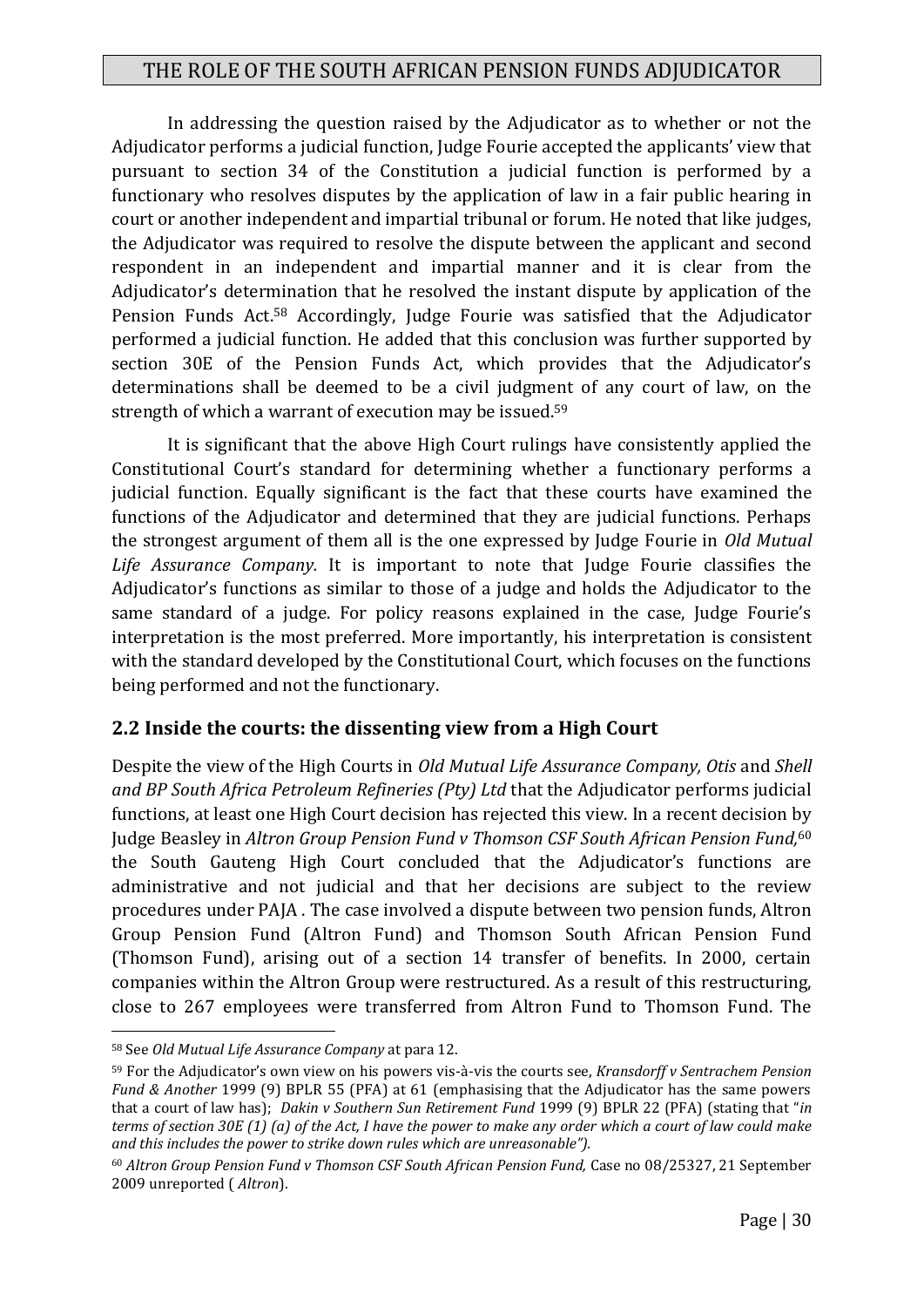transfer was approved by the Registrar and a certificate to that effect was issued pursuant to section 14(1)(e) of the Pension Funds Act.

However, a dispute arose between the Altron Fund and the Thomson Fund when it emerged that over the year, the Altron Fund had created two special reserve accounts as added security for the interest of its members. As a result, the Thomson Fund contended that the transfer of the 267 employees, who joined the Thomson Fund, should be accompanied by a transfer of their proportionate interest in the Altron Fund reserve accounts. The Altron Fund refused to pay over the benefits from the reserve accounts. This prompted the Thomson Fund to file a complaint with the Adjudicator in 2002. The Adjudicator ruled that it did not have jurisdiction to determine the complaint because the Registrar had issued a certificate approving the transfer under section 14 of the Pension Funds Act; that for the Adjudicator to then investigate and determine the matter would constitute a review of the Registrar's decision which the Adjudicator has no power to do.<sup>61</sup>

It was the second Adjudicator, Advocate Ngalwana, who first articulated a coherent principle of restraint that precluded the Adjudicator from exercising jurisdiction over section 14 transfers. According to Jeram, Ngalwana's view was informed by the concern that a "determination by the Adjudicator to set aside the Registrar's decision concerning a section 14 transfer would imply a power of review and control over the administration".<sup>62</sup> In Ngalwana's view, such "power is more appropriately exercised by the High Court or Board of Appeal set up in terms of section 26(1) of the Financial Services Board Act 1990, which oversees the administrative actions of the Registrar".63In addition, Jeram notes that Ngalwana expressed "reservations that any attempt to adjust or set aside a section 14 transfer would in effect interfere with the implementation of the surplus legislation (Pension Funds Amendment Act 39 of 2001), where the Adjudicator has expressly been excluded from exercising jurisdiction".<sup>64</sup> Based on these concerns and reservations, Ngalwana took the following judicial policy decision:

[O]nce a section 14 transfer has been approved by the Registrar and a certificate has been issued in terms of section  $14(1)(e)$  of the Pension Funds Act, the Adjudicator lacks jurisdiction if the complaint is a direct challenge to any of the jurisdictional grounds (set out in section  $14(1)(c)$  on which the Registrar has based his decision. In such a case, the correct procedure is for the complainant to approach the Appeal Board of the Financial Services Board for a review of the Registrar's decision. If, however, the challenge is that the trustees acted unconstitutionally or *ultra vires* or arbitrarily in sanctioning the transfer

<sup>61</sup> *Altron*at para 5. See also, *Spear v IBM SA 1994 Provident Fund & Another (3)* 2003 (5) BPLR 4709 (PFA); *Nicol v Registrar of Pension Funds* 2004 (11) BPLR 6218 (T); *Spear v IBM SA 1994 Provident Fund & Another* (1) 2001 (12) BPLR 2851 (PFA); and *Spear v IBM SA 1994 Provident Fund & Another* (2) 2002 (12) BPLR 4202 (PFA).

<sup>62</sup> Jeram N *Social security: manual on South African pension Law* (31 January 2005) unpublished at 70.

<sup>63</sup> See Jeram (2005) at 71-70.

<sup>64</sup> See Jeram (2005) at 71.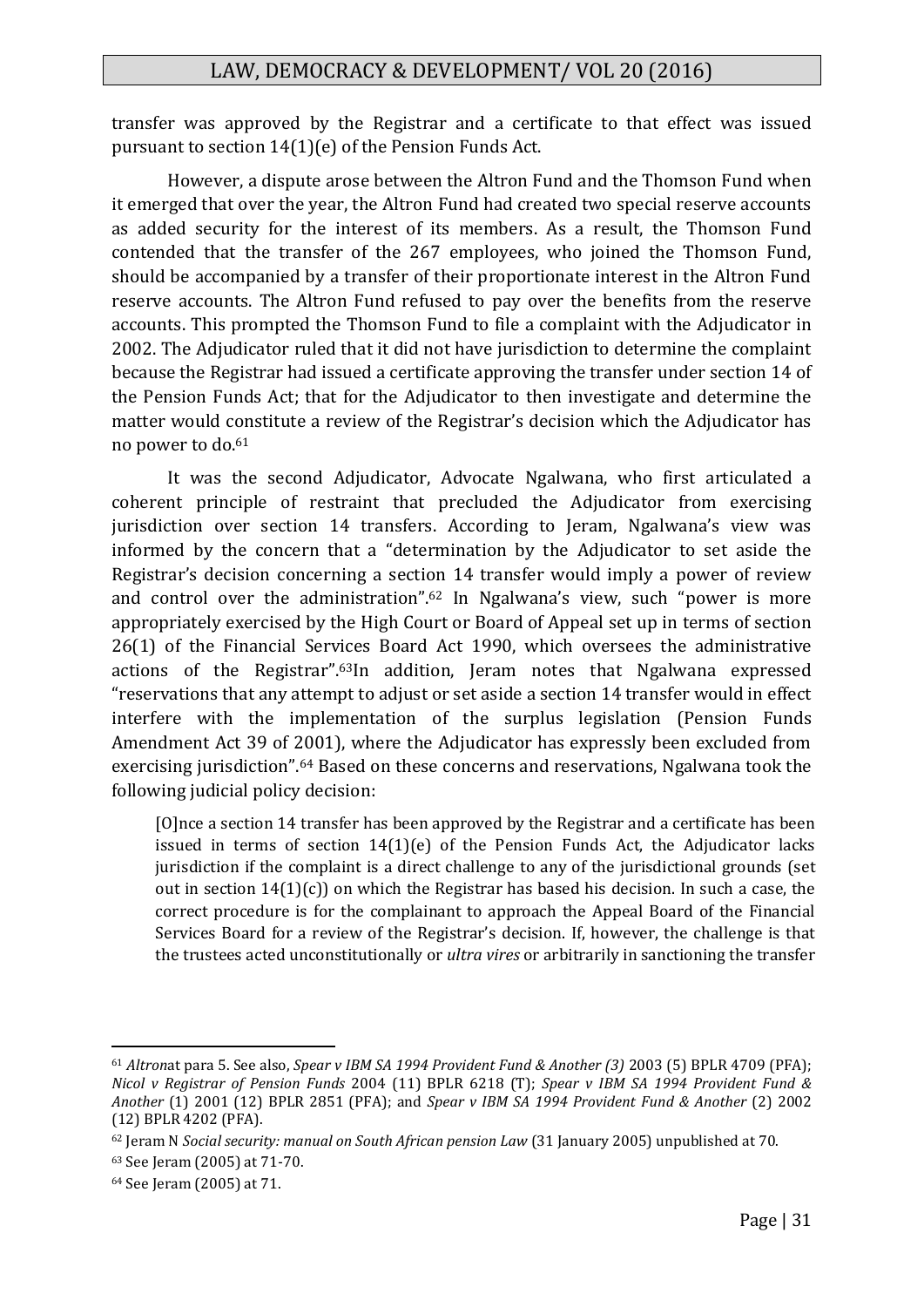for submission to the Registrar, then the certificate cannot save their conduct and this office must look into the complaint.<sup>65</sup>

After Mamodupi Mohlala was appointed Adjudicator, she investigated the matter between the Altron Fund and the Thomson Fund and in 2008 ruled on the merits of the case.<sup>66</sup> The ruling was in favor of the Thomson Fund. The Altron Fund then brought an application in the High Court to review and set aside the determination of 2008 by the Adjudicator. The main contention of the Altron Fund was that unless and until the Adjudicator's decision in 2004 was challenged in the High Court pursuant to section 30P of the Pension Funds Act it remained final and rendered the Adjudicator *functus officio*. The Altron Fund maintained that the 2008 determination was null and void because the Adjudicator was *functus officio* with respect to the 2004 determination, which dismissed the matter for want of jurisdiction. In other words, the 2004 determination by the Adjudicator had the effect of a final judgment, and thus rendered the 2008 determination invalid. On the other hand, the Thomson Fund countered that the dismissal of the complaint for want of jurisdiction was not in any way dispositive of the merits of the complaint, and that since this application was one of review and not an appeal it was necessary to join the Adjudicator as a party to the proceedings.<sup>67</sup>

In resolving this dispute, Beasley J observed that the matter in the 2008 determination was within the jurisdiction of the Adjudicator, presumably because it fell within the definition of a complaint in the Pension Funds Act.<sup>68</sup> However, since this application was for review and not appeal as provided for in section 30P of the Pension Funds Act, he directed his analysis to the question of whether the PAJA was applicable in the case. In other words, for Beasley the threshold question was whether to characterise the functions of the Adjudicator as administrative or judicial. In his view, if it was found that the Adjudicator performs administrative functions, then PAJA would ordinarily apply, and persons aggrieved by a decision of the Adjudicator and who wish to review such decision would have to bring an application pursuant to PAJA.

In addressing this question, Beasley first noted the definition of "administrative action" in PAJA, which provides:

administrative action means any decision taken, or any failure to take a decision, by—

(*a*) an organ of state, when—

(i)...or

(ii) exercising a public power or performing a public function in terms of any legislation; or

 (*b*) a natural or juristic person, other than an organ of state, when exercising a public power or performing a public function in terms of an empowering provision,

which adversely affects the rights of any person and which has a direct, external legal effect, but does not include—

<sup>65</sup> See Jeram (2005) at 71.

<sup>66</sup> *Altron* at para 5.

<sup>67</sup> Noting the difference between an appeal and a review.

<sup>68</sup> *Altron case* at para 5.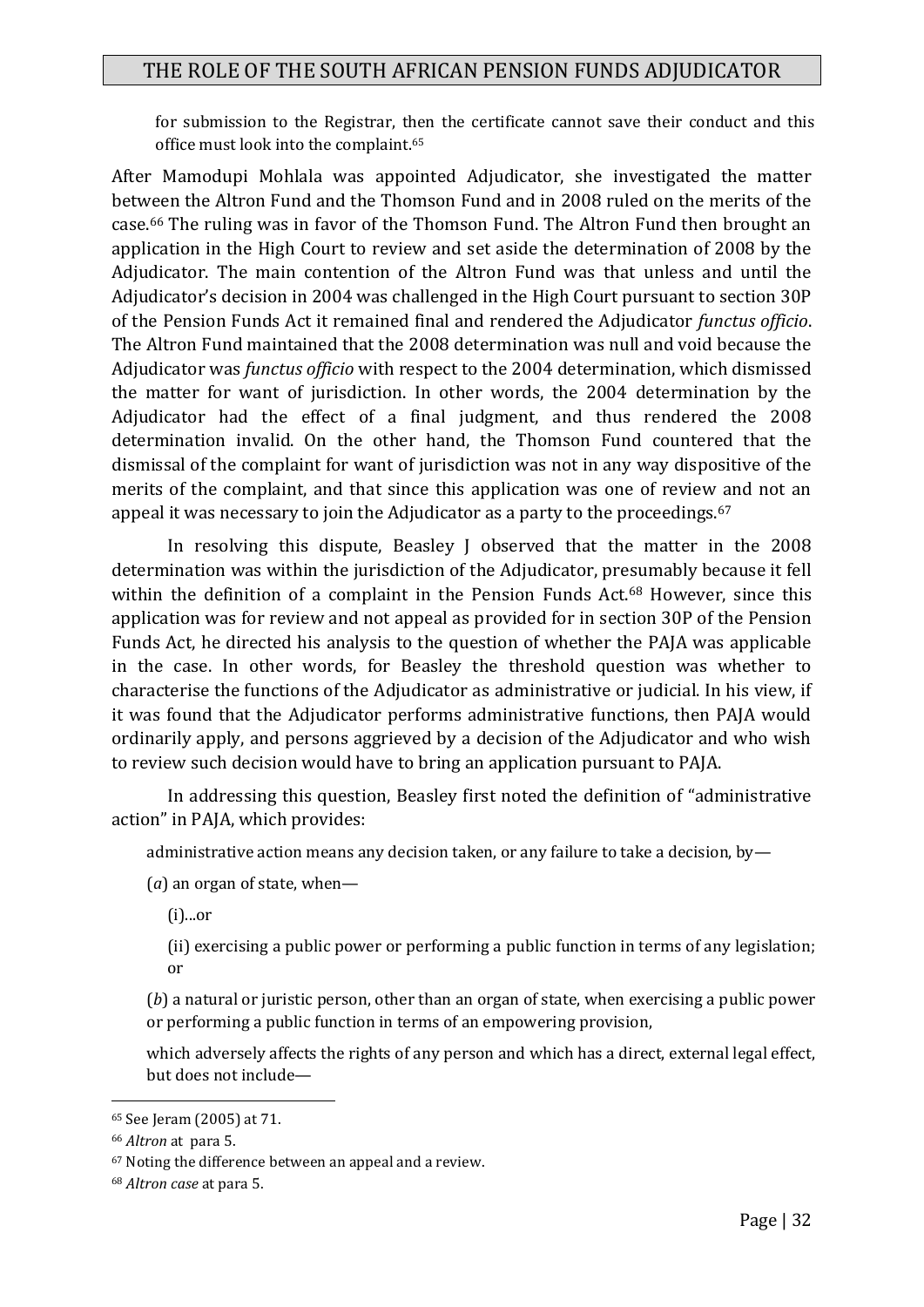(*ee*) the judicial functions of a judicial officer of a court referred to in section 166 of the Constitution or of a Special Tribunal established under section 2 of the Special Investigating Units and Special Tribunals Act, 1996 (Act No. 74 of 1996), and the judicial functions of a traditional leader under customary law or any other law.<sup>69</sup>

Based on the above definition and the facts of the case, Beasley found that the decision of the Adjudicator fell within the definition of administrative action because it adversely affected the rights of the Altron Fund, and also because the Adjudicator was a natural person who performs a public function in terms of an empowering provision, namely, the Pension Funds Act.

The Thomson Fund disagreed with this view and submitted that while the decision of an Adjudicator might appear to constitute administrative action it was nevertheless judicial rather than administrative. The Thomson Fund relied on its reading of sections 30E and 30O of the Pension Funds Act, and the reasoning of Judge Fourie in *Old Mutual Life Assurance Company*. Judge Beasley rejected Thomson Fund's submission and noted that *Old Mutual Life Assurance Company* was distinguishable from the present case. He observed that the application in *Old Mutual Life Assurance Company*  was brought by way of an appeal against the Adjudicator and decided on the basis that the Adjudicator had erred in a number of respects on the facts and that the reasons for his decision could not be sustained. For Beasley J, *Old Mutual Life Assurance Company*  was decided on an appeal in the ordinary strict sense, which was different from the present matter where the application was expressly limited to a review and setting aside of the determination.<sup>70</sup> Furthermore, he noted that the Altron Fund had expressly disallowed any reliance on a section 30P appeal against the determination of 2008.<sup>71</sup>

To substantiate its claim and demonstrate the intention of the legislature in the Pension Funds Act, the Thomson Fund pointed to the nature of an award made by a commissioner of the CCMA under the Labour Relations Act 66 of 1995. According to the Labour Relations Act, an award of a commissioner has to be certified but it does not contain provisions similar to sections 30E and 30O of the Pension Funds Act. As a result, it maintained, such an award by a commissioner is not deemed judicial in character but remains administrative action. In support of this claim, the Thomson Fund relied on the Labour Court decision in *Tony Gois t/a Shakespeare's Pub v Van Zyl & others,*<sup>72</sup> where the Court concluded: "the new section 143 did not alter the nature or the composition of the award. The award remains a CCMA arbitration award. It is not transformed into a court order as a result of the certification process".<sup>73</sup>

There was another basis on which the Thomson Fund objected to the proposition that the Adjudicator performed administrative functions and that PAJA consequently

<sup>69</sup> Section 1 of PAJA.

<sup>70</sup> *Altron* at para 20.

<sup>71</sup> *Altron* at para 7 and 14.

<sup>72</sup> *Tony Gois t/a Shakespeare's Pub v Van Zyl & others* 2003 (11) BLLR 1176 (LC) (*Tony Gois*).

<sup>73</sup> *Tony Gois* at para 24. This view of the Thomson Fund is probably supported by the Court's decision in *Sidumo*.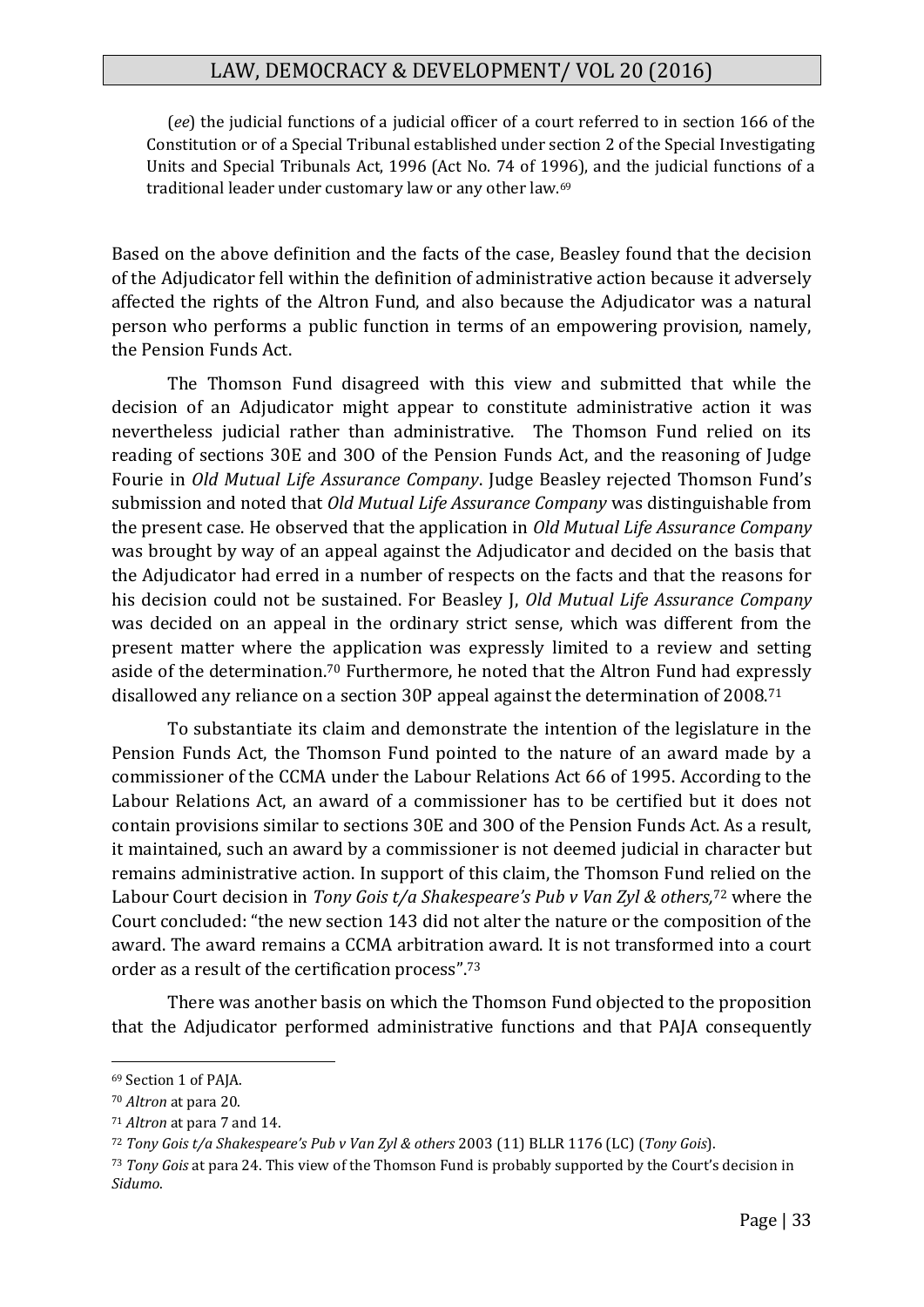applies. It maintained that if this proposition was sustained it would render section 30P of the Pension Funds Act obsolete and redundant.

Judge Beasley rejected these arguments of the Thomson Fund and reasoned that pursuant to the definition of "administrative action" in PAJA what are expressly excluded from that definition are functions exercised by a "judicial officer of a court referred to in section 166 of the Constitution". According to Beasley J, the Adjudicator does not function as a court nor is he or she a judicial officer of any court referred to in the hierarchy of the various courts in section 166 of the Constitution, nor can the Adjudicator be deemed to be such by operation of section 30O of the Pension Funds Act. Judge Beasley rejected the effect and interpretation given to section 30O of the Pension Funds Act by Judge Fourie in *Old Mutual Life Assurance Company*. In Judge Beasley's view, section 30O merely provides that the decision of the Adjudicator shall be equated to that of a court of law, and maintains that its legislative purpose was to facilitate the process of execution following upon such decision, while section 30E was designed to circumscribe the type of order which the Adjudicator can make.<sup>74</sup> Further, Beasley J reasoned that neither section 30O nor section 30E of the Pension Funds Act supports the conclusion that the Adjudicator acquires the status of a court or a judicial officer contemplated in the Constitution or PAJA. Thus, Judge Beasley concludes that the Adjudicator's functions are administrative and not judicial, and that PAJA applies in all instances where an aggrieved party seeks to review a decision of the Adjudicator.<sup>75</sup>

In addressing the effect of his decision on applications brought under section 30P of the Pension Funds Act, Beasley J reasoned that his conclusion does not emasculate the right of appeal by aggrieved parties under that section. Instead, he observed that where the relief sought is confined to review proceedings these must proceed in accordance with PAJA. If, on the other hand, an aggrieved party seeks to challenge an Adjudicator's determination on grounds of both appeal and review, then the review portion must similarly be brought within the framework of PAJA, and presumably an appeal in terms of section 30P of the Pension Funds Act would follow its normal process.<sup>76</sup>

#### **2.3 Inside the courts: examining the dissenting view**

The High Court decision in *Altron* is problematic in many respects and should be rejected. The decision does little to aid in clarifying pension law in South Africa. In the face of conflicting opinions from other High Courts, it creates uncertainty in the law regarding the functions performed by the Adjudicator. While the High Courts are not

<sup>1</sup> <sup>74</sup> See, for example, *Joint Municipal Fund and Another v Grobler and Others* 2007 (1) BPLR 1 at 8 (SCA)(holding that the Adjudicator can only make an order which any court of law may make in respect of a matter within his competence).

<sup>75</sup> *Altron* at paras 25-27.

<sup>76</sup> On the issue of whether or not the Adjudicator was *functus officio*, the High Court reasoned that the whole object and purpose of the Adjudicator's function is to decide complaints brought before him or her, and that this objective is not achieved by deciding the issue on a preliminary and perhaps technical point. Furthermore, to dispose of a complaint in the context of the Pension Funds Act means to dispose thereof by making a proper decision on the merits. As a result, it ruled that the 2004 determination was only a final judgment in relation to the jurisdictional question but not the merits of the complaint.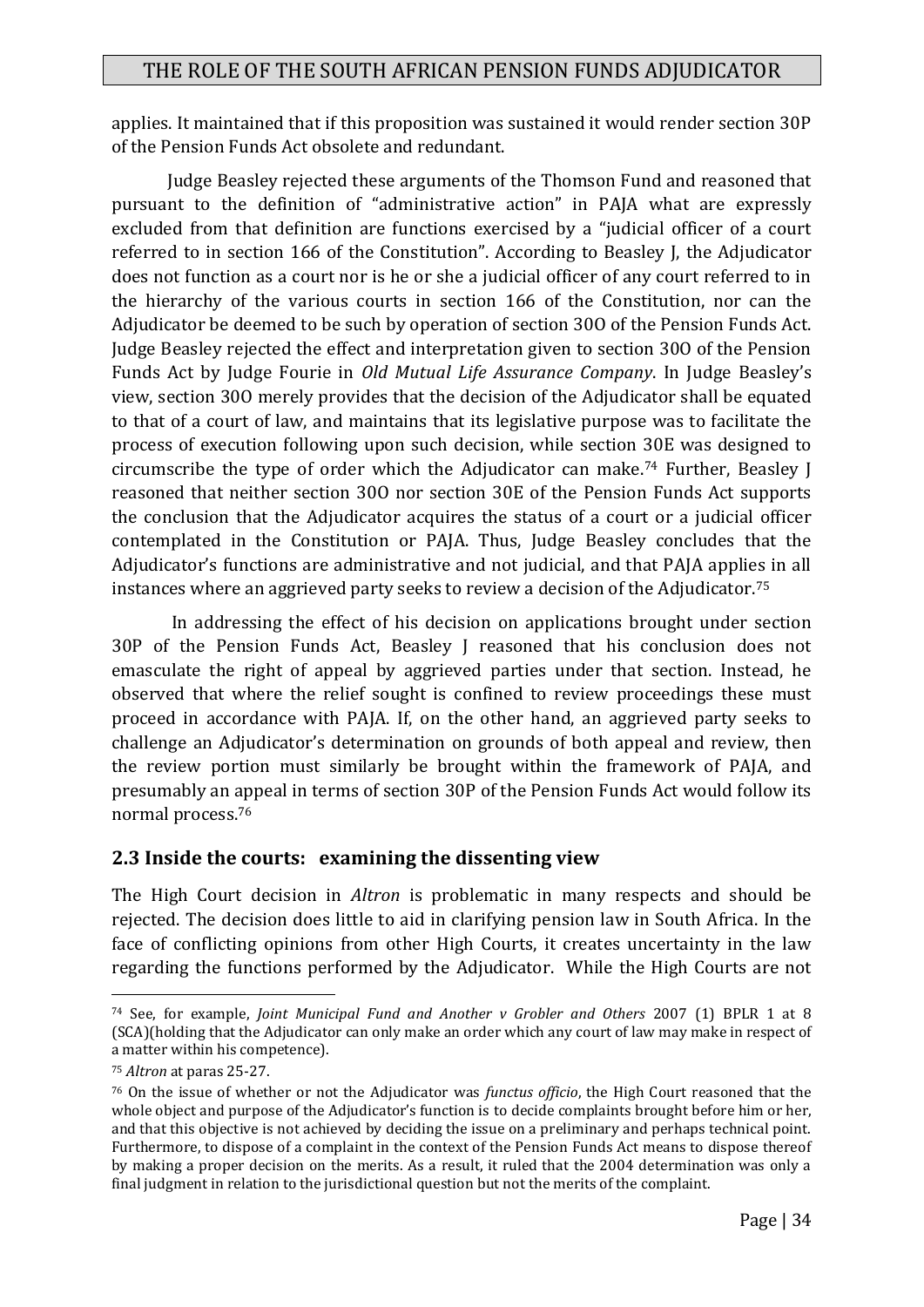bound by decisions of High Courts in other divisions, they are bound by decisions of the Constitutional Court. In this section, I examine whether *Altron* is consistent with the Constitutional Court jurisprudence in *Sidumo.*

In *Sidumo,* the Constitutional Court had to determine whether or not the compulsory statutory arbitration undertaken by the Commission for Conciliation, Mediation and Arbitration (CCMA) pursuant to the Labour Relations Act constitutes administrative action as defined in section 1 of PAJA. In a divided opinion, the Court ruled that the statutory arbitration at the CCMA constitutes administrative action under section 33 of the Constitution. Section 33 provides in relevant parts:

33. Just administrative action

1. Everyone has the right to administrative action that is lawful, reasonable and procedurally fair.

2. Everyone whose rights have been adversely affected by administrative action has the right to be given written reasons.

The Justices disagreed on a number of issues, including whether or not a distinction should be drawn between an independent and impartial tribunal governed by section 33 or section 34 of the Constitution. Section 34 provides: "Everyone has the right to have any dispute that can be resolved by the application of law decided in a fair public hearing before a court or, where appropriate, another independent and impartial tribunal or forum."

On the one hand, Justices Navsa, O'Regan and Sachs, who wrote separate opinions, expressed the view that the proceedings at the CCMA are bound by the constitutional provisions of both section 34 and section 33. For O'Regan J, the fact that tribunals perform adjudicative or judicial functions does not automatically mean that their functions are not governed by section 33 of the Constitution.<sup>77</sup> Nor does it follow that since tribunals are governed by section 34, they are not governed by section 33 of the Constitution.<sup>78</sup> According to O'Regan J, "the proper inquiry is to examine the purpose of section 33 and then consider whether it's constitutionally suitable to impose the requirement of section 33 on the conduct of the CCMA".<sup>79</sup> O'Regan J rejects the approach that says that "the adjudicative function of a tribunal are governed by section 34 and do not constitute administrative action as contemplated by section 33".<sup>80</sup> Her concern is that it encourages an understanding that sections 33 and 34 of the Constitution are mutually exclusive, which may result in a formalistic jurisprudence based on a distinction between tribunals exercising administrative functions under section 33 and judicial functions under section 34 of the Constitution. For O'Regan J, this

<sup>77</sup> Sidumo at para 126

<sup>78</sup> *Sidumo* at para 126. O'Regan J observed that there are "certain powers …that may only be exercised by judicial officers and not by members of the executive because of our constitutional doctrine of separation of powers" para 129.

<sup>79</sup> *Sidumo* at para 135.

<sup>80</sup> *Sidumo* at para 135.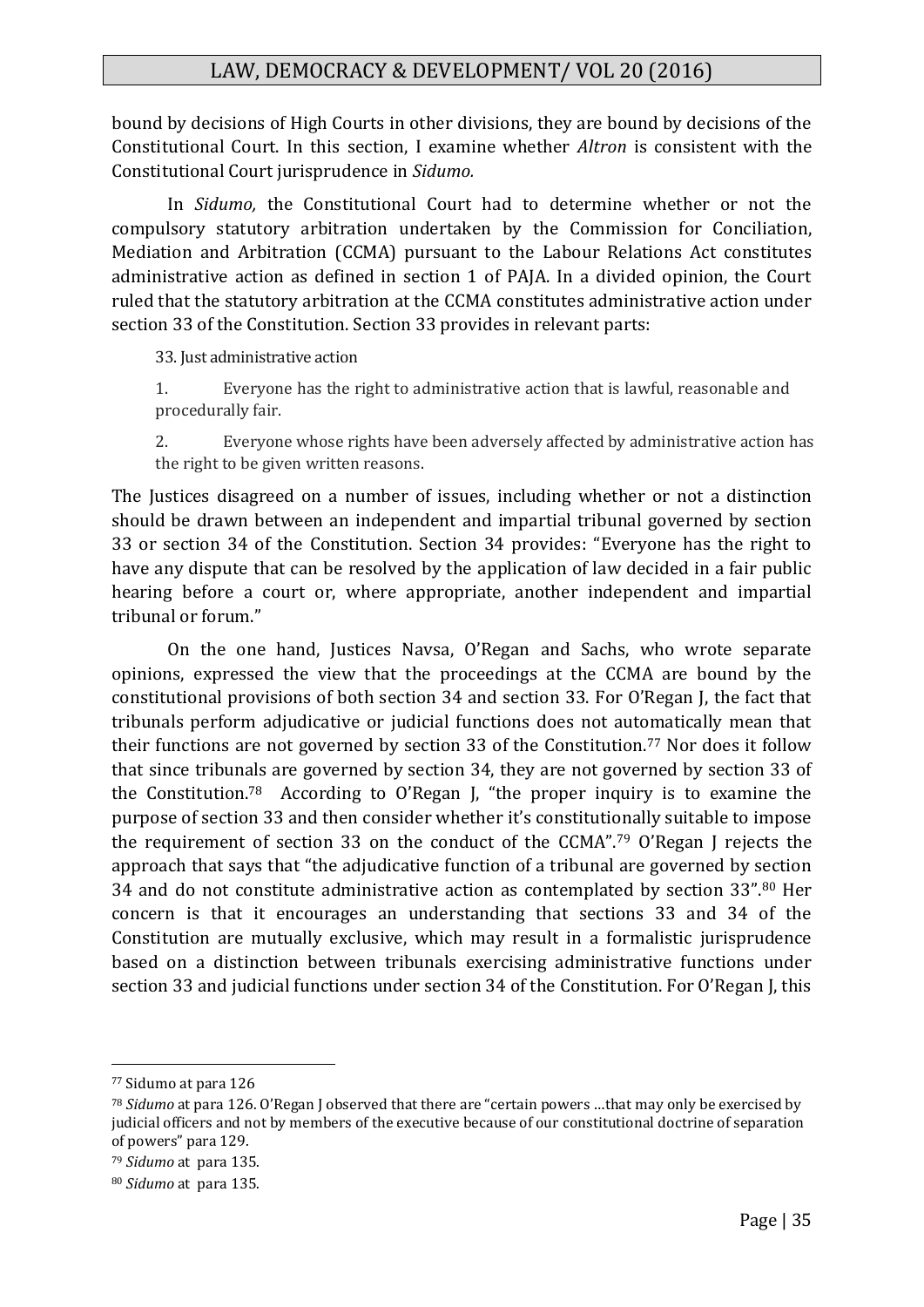is in conflict with the substantive understanding of section 33 of the Constitution, and would lead "directly to the arid classifications of our old administrative law."<sup>81</sup>

Justice Sachs makes a similar point by encouraging a move "away from unduly rigid compartmentalisation so as to allow judicial reasoning to embrace fluid concepts of hybridity and permeability".<sup>82</sup> Like O'Regan J, Sachs J is opposed to the classification of functions as judicial or administrative. He maintains that the question of whether it is "a judicial function or an administrative action "displays undue subordination to formal classification of rights, and insufficient regard for the manner in which rights overlap and basic values animate and bind discrete rights together". <sup>83</sup> Sachs J concludes by cautioning that "the Bill of Rights should not always be seen as establishing independent normative regimes operating in isolation from each other".<sup>84</sup>

On the other hand, Justice Ngcobo reasoned that the proceedings at the CCMA were judicial in character and fell to be governed by section 34 of the Constitution.<sup>85</sup> Ngcobo J's reasoning is that the "task performed by the CCMA is not administrative because there is a distinction to be drawn between administrative and judicial task." <sup>86</sup>Further, he reasoned that "where judicial tasks are performed by an independent and impartial tribunal, the performance of those tasks does not fall within the scope of administrative action in section 33 of the Constitution."<sup>87</sup>

I am persuaded by Ngcobo J's opinion that a distinction has to be drawn between section 34 and section 33 tribunal proceedings. Despite the rights in these sections being related, a distinction between them is important because the protections afforded by them are distinct.<sup>88</sup> A plain reading of section 34 and section 33 reveals that the two sections are concerned with the protection of different but related constitutional imperatives. In *Bernstein & Others v Bester NO & Others,* the Constitutional Court pointed out that the purpose of section 22 (the predecessor of section 34) is clear:

It is to emphasise and protect generally, but also specifically for the protection of the individual, the separation of powers, particularly the separation of the judiciary from the other arms of the state. Section 22 achieves this by ensuring that the courts and other fora which settle justiciable disputes are independent and impartial. It is a provision fundamental to the upholding of the rule of law.<sup>89</sup>

Furthermore, the Constitutional Court recognises the distinction between sections 34 and 33 tribunal proceedings, particularly in cases involving the commitment of recalcitrant witnesses to prison. In *De Lange v Smuts*<sup>90</sup> and *Nel v Le Roux NO,*<sup>91</sup> the Court

<u>.</u>

<sup>85</sup> *Sidumo* at para 125.

<sup>81</sup> *Sidumo at* para 137.

<sup>82</sup> *Sidumo* at para 142.

<sup>83</sup> *Sidumo* at para 143.

<sup>84</sup> *Sidumo* at para 151.

<sup>86</sup> *Sidumo* at para 126.

<sup>87</sup> *Sidumo* at para 126

<sup>88</sup> The rights in the Bill of Rights are interlinked. See, *Ferreira v Levin NO & Others* 1996 1 SA 984 (CC) at paras 49, 251.

<sup>89</sup> *Bernstein & Others v Bester NO & Others* 1996 (4) BCLR 449 (CC) at para 105

<sup>90</sup> *De Lange v Smuts NO & Others* 1998 (3) SA 785 (CC); 1998 (7) BCLR 779 (CC).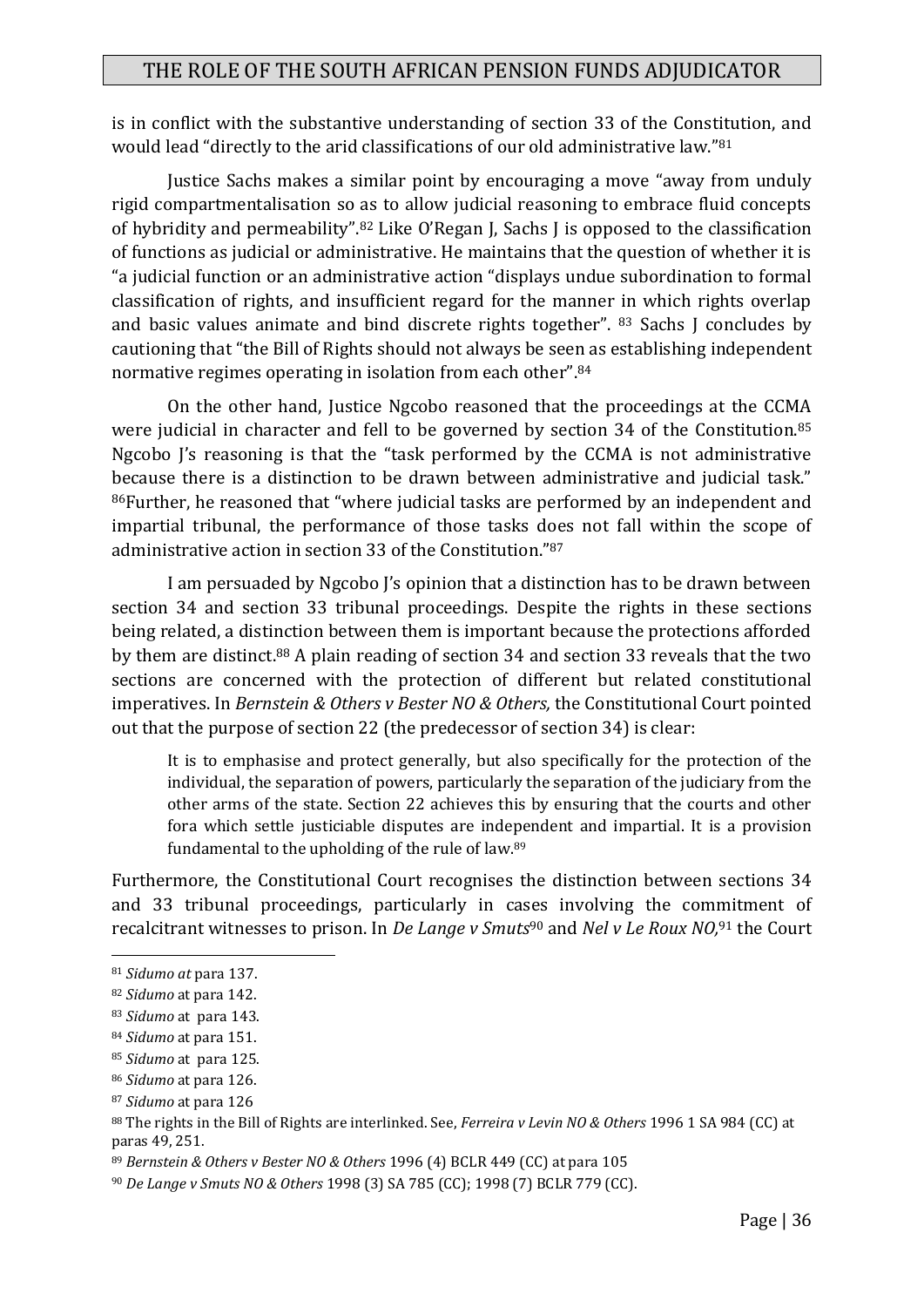ruled that the power to commit a recaciltrant witness to prison is a judicial and not an administrative action in character. In both cases, the Court recognises that there are certain powers that may only be exercised by a court or tribunal contemplated in section 34 and not any other because of separation of powers considerations.<sup>92</sup> It is trite that only a court of law or tribunal contemplated in section 34 of the Constitution should determine such questions.<sup>93</sup> Implicit in *De Lange v Smuts* and *Nel v Le Roux* is the proposition that section 33 tribunal proceedings would not be sufficient to determine questions involving the commitment of a recalcitrant witness to prison. Thus, this suggests that there are instances where a distinction may be properly drawn between section 34 and section 33 tribunal proceedings without upsetting the concerns raised by Justices O'Regan and Sachs in *Sidumo*. One commentator agrees with the need to draw such a distinction and observes:

In other words, where the tribunal does not perform a judicial function but rather an administrative function, it must still adhere to similar notions of impartiality in its decision-making. This time, however, the decision-maker's discretion will not be fettered by section 34 of the Constitution but rather by section 33 (standards of fairness guaranteed by the Constitution must apply to all types of proceedings: where the proceedings are judicial, the guarantee is provided for in section 34; and where they are administrative, the guarantee is provided for in section 33 of the Constitution). It is thus crucial to correctly characterise the nature of the action being performed in the tribunal as either judicial or administrative.<sup>94</sup>

As a result, I defer to Ngcobo's opinion to determine the broader question examined in this article, namely, whether the Adjudicator performs administrative or judicial functions. Perhaps the most preferred aspect of Justice Ngcobo's opinion in *Sidumo* relates to the standard that should be applied when determining whether or not tribunal proceedings are governed by section 34 or section 33 of the Constitution. While the Court in *Sidumo* found and concluded that the CCMA performs administrative functions contemplated in section 33 of the Constitution, I argue that applying Ngcobo's opinion in *Sidumo* to the Adjudicator leads to a different conclusion for two main reasons.

First, *Sidumo* was confronted with a dispute involving the CCMA, which has a completely different statutory design to that of the Adjudicator. Secondly, the functions of the Adjudicator are different from those of the CCMA, and this difference demands a different outcome.<sup>95</sup> Had *Sidumo* been asked to examine whether the Adjudicator performs a judicial or administrative function, it probably would have come to the conclusion that Ngcobo J came to because his reasoning, as demonstrated below, speaks directly to the Adjudicator's functions.

<sup>91</sup> *Nel v Le Roux NO and Others* 1996 (4) BCLR 592 (CC).

<sup>92</sup> See, *De Lange v Smuts NO & Others; Nel v Le Roux NO and Others; and Sidumo* para 127-129**.**

<sup>93</sup> *Sidumo at* paras 127-129.

<sup>94</sup> Hopkins K "Some thoughts on the constitutionality of independent tribunals Established by the state" (2006) 27(1) *Obiter* 150 at 154.

<sup>95</sup> See *Austin v Owens-Brockway Glass Container Inc.*(1996) 78 F.3d 875 (4th Cir. 1996) cert, denied, 519 US 980 (noting that the difference in factual circumstances demands a different outcome).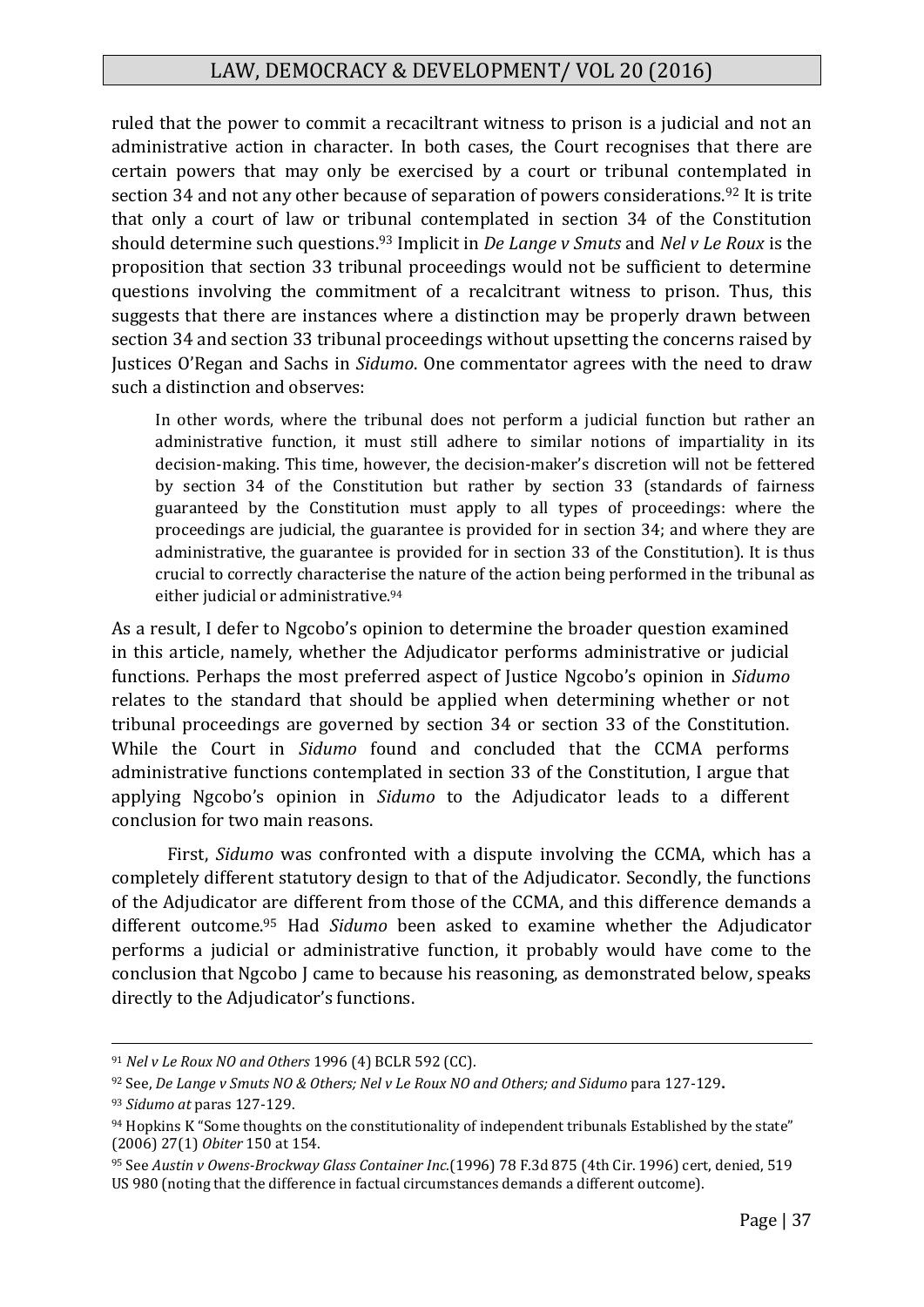In *Sidumo* Justice Ngcobo ruled that the CCMA is a tribunal within the meaning of section 34 of the Constitution because it performs judicial functions.<sup>96</sup> He reasoned that the "CCMA arbitrations bear all the hallmarks of a judicial function in that there is a *lis* between the employer and the employee in which a tribunal is called upon to apply a recognized body of rules in a manner consistent with fairness and impartiality".<sup>97</sup> One commentator has offered an explanation which accords with Justice Ngcobo's reasoning and says that "the words *where appropriate* in section 34 of the Constitution seem to suggest that there may be situations where it is in fact appropriate for a tribunal other than an ordinary organ of the judiciary to perform a judicial function".<sup>98</sup> Ngcobo J further reasoned that

[I]t was apparent from the provisions of the Labour Relations Act that commissioners must conduct arbitration in public, and that they must be independent and impartial; that the CCMA is an independent and impartial tribunal contemplated in section 34 of the Constitution because it resolves disputes concerning unfair dismissal which are disputes capable of being decided by the application of the Labour Relations Act.<sup>99</sup>

The determination of disputes capable of being decided by the application of law, Ngcobo J reasoned, is not confined to courts of law because this may be done by another independent and impartial tribunal.<sup>100</sup> He noted that the "fact that the CCMA is not a court and does not have judicial authority under the Constitution is irrelevant to the question of whether it performs a judicial function".<sup>101</sup> In his view, what is important is whether the "conduct it performs is administrative or not", and he concludes that the CCMA performs a judicial function.<sup>102</sup>

According to Ngcobo J, the effect of the decisions in *Fedsure Life Assurance, SARFU, Pharmaceutical Manufacturers Association of SA: In re Ex Parte President of the RSA*103*,* and in my view *Sidumo* is twofold:

[F]irst, not every action by an organ of state which performs public power constitutes administrative action as contemplated in section 33 of the Constitution; and second, it is therefore necessary in every case where it is alleged that the action in question constitutes administrative action, to consider whether the action in question constitutes administrative action. It is wrong to say that because the organ of state in question is not vested with judicial authority under the Constitution therefore all its actions, regardless of their nature will remain administrative action… To do so is to focus the enquiry on the arm of government performing the function and not on the nature of the function that is being performed. This is contrary to the test announced in *SARFU*. 104

<sup>96</sup> *Sidumo* at paras 209 and 215.

<sup>97</sup> *Sidumo* at paras 208-209.

<sup>98</sup> Hopkins (2006) at 153.

<sup>99</sup> *Sidumo* at para 215.

<sup>100</sup> *Sidumo* at para 215.

<sup>101</sup> *Sidumo* at para 220.

<sup>102</sup> *Sidumo* at para 220.

<sup>103</sup> *Pharmaceutical Manufacturers Association of SA: In re Ex Parte President of the RSA*, 2000 (3) BCLR 241 (2000 (2) SA 674) (CC).

<sup>104</sup> *Sidumo* at paras 234-235 (noting that in *Fedsure Life Assurance "*this Court recognised that functionaries may perform functions that are normally performed by other bodies such as legislative and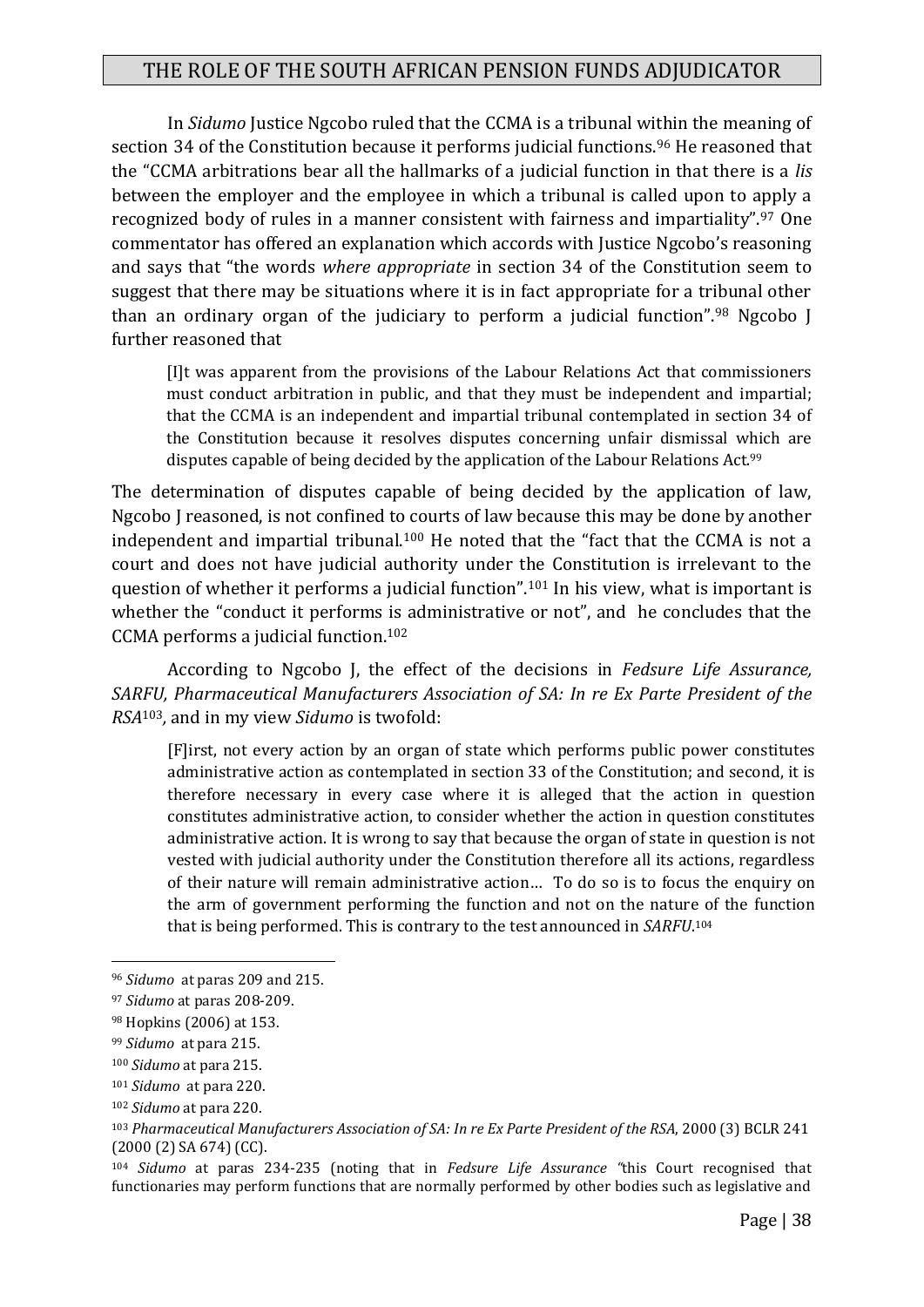Similarly, the functions performed by the Adjudicator involve a determination of facts and the application of the Pension Funds Act in order to decide whether in relation to the administration of a fund, the investment of its funds or the interpretation of an application of its rules, the decision of the pension fund or any person purportedly taken in terms of the rules was in excess of the powers of that fund or person, or an improper exercise of its powers; whether the complainant has sustained or may sustain prejudice in consequence of the maladministration of the fund by the fund or any person, whether by act or omission; whether a dispute of fact or law has arisen in relation to a fund between the fund or any person and the complainant; or whether an employer who participates in a fund has not fulfilled its duties in terms of the rules of the fund.<sup>105</sup> The pension adjudication proceedings performed by the Adjudicator involve disputes between pension beneficiaries and pension funds or pension funds and other pension funds or employers. These are disputes that may be adjudicated upon by the High Court but which in a quest for a procedurally fair, economical and expeditious dispute resolution framework, the Pension Funds Act permits to be submitted for adjudication by the Adjudicator. As some commentators have observed, "the rationale for allowing tribunals and forums other than courts [like the Adjudicator] to perform judicial functions is obvious. Specialisation, expertise, the need to consider local circumstances and the need for the adoption of expeditious, informal and inexpensive procedures justifies the establishment of other independent bodies by legislation".<sup>106</sup>

Like the CCMA, as observed by Ngcobo J, pension adjudication by the Adjudicator bears the hallmarks of a judicial function because there is typically a *lis* between a complainant and a respondent in which the Adjudicator is called upon to apply a recognised body of legal principles in a manner consistent with fairness and impartiality.<sup>107</sup> Moreover, the Adjudicator is clothed with virtually all the powers that a judicial officer has, including the power to make findings of contempt of the Adjudicator in sections 30V and 30J of the Pension Funds Act. Given that the sole function of the Adjudicator is to determine the facts and apply them to the provisions of the Pension Funds Act and other applicable laws, it is inescapable to conclude under the authority of *Sidumo* that this exercise is judicial in nature.<sup>108</sup>

To further explain the similarity between the Adjudicator and courts of law, the High Court in *Old Mutual Life Assurance Company* has ruled that the Adjudicator must be independent and impartial in exercising his or her functions and established a principle that holds the Adjudicator to the same standard as a court of law.<sup>109</sup> It should be clear therefore that the Adjudicator falls within the ambit of section 34 because he or she

<sup>108</sup> *Sidumo* at para 208.

adjudicative functions. In determining whether a function is administrative action or not, *Fedsure* teaches us that in such a case we must pay attention to the process by which the function is performed and not on the functionary performing the function").

<sup>105</sup> Chapter 1 of the Pension Funds Act.

<sup>106</sup> Currie I & De Waal J *The Bill of Rights Handbook (Cape Town:* Juta 2005) at 723. See also Hopkins (2006) at 153.

<sup>107</sup> See *Old Mutual Life Assurance Company* (arguing that for reasons of ensuring impartiality the Adjudicator should be independent).

<sup>109</sup> See *Old Mutual Life Assurance Company* at para 12.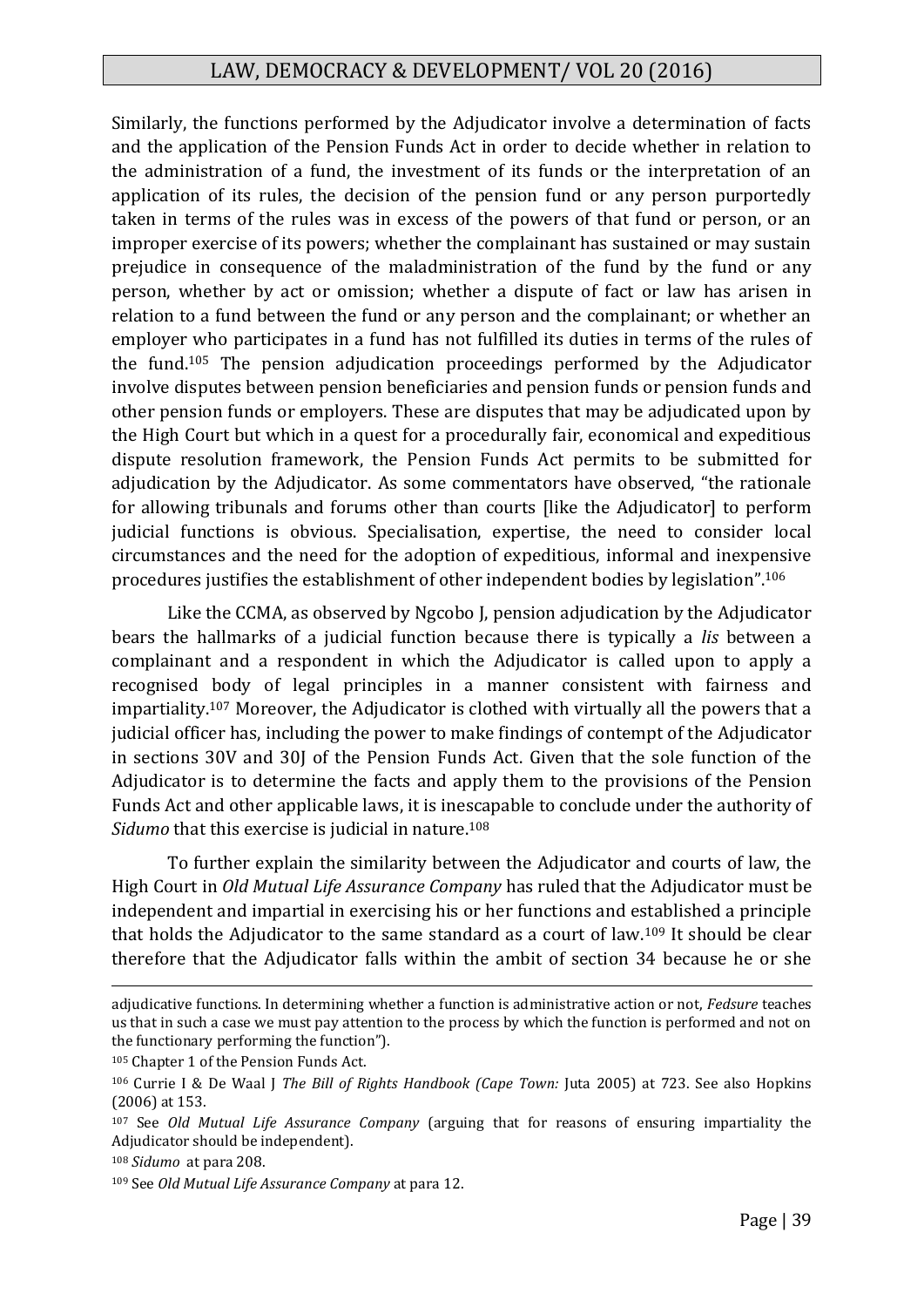resolves pension disputes through the application of the Pension Funds Act, and qualifies as another independent and impartial tribunal as contemplated in this section. Accordingly, the protection afforded by section 34 is that when the Adjudicator decides a dispute, he or she must be impartial and independent and must decide the dispute in a fair and public hearing.<sup>110</sup>

Moreover, the Court has ruled in *Nel v Le Roux NO* that decisions made in the exercise of judicial functions do not amount to administrative action.<sup>111</sup> This means two things in the context of this article. First, as indicated above, the Adjudicator is another independent and impartial tribunal contemplated in section 34 because he or she resolves pension disputes, which are capable of being decided by the application of the Pension Funds Act. Although the Adjudicator is a creature of the Pension Funds Act, which determines the nature and scope of his or her powers, the powers to decide pension disputes derive from section 34 of the Constitution.<sup>112</sup> As argued elsewhere, when tribunal proceedings are adjudicative, the constitutional safeguards to ensure compliance with broad principles of legality are contained in section 34 of the Constitution.<sup>113</sup> Therefore, the Adjudicator's functions cannot be said to constitute administrative action, but are judicial in nature and fall to be governed by section 34 of the Constitution.

Secondly, the functions performed by the Adjudicator are no different from those performed by the High Court when it is seized with the same kind of pension dispute.<sup>114</sup> Section 30O of the Pension Funds Act clearly provides that a determination by the Adjudicator shall be deemed to be a civil judgment of any court of law had the matter been heard by such court. Unlike Beasley J's view in *Altron ,* section 30O confirms that the Adjudicator's functions are no different from those of any High Court that could decide the same matter. It is apparent from the provisions of section 30O of the Pension Funds Act that the same functions performed by the Adjudicator may be performed by the High Court, and that their decisions will have the same legal effect because both perform judicial functions.<sup>115</sup> Both the Adjudicator and High Court adjudicate the same

<sup>110</sup> Currie & De Waal (2005) at 723.

<sup>111</sup> See *Nel v Le Roux NO*, 1996 (4) BCLR 592 (CC) at para 24; *Otis ; Shell and BP South Africa Petroleum Refineries (Pty) Ltd*; *Old Mutual Life Assurance Company; Sidumo* at para 211.

<sup>112</sup> *Sidumo* case at para 215.

<sup>113</sup> Hopkins (2006) at 154-155.

<sup>114</sup> See *Mashazi v African Products Retirement Benefit Provident Fund* 2002 (8) BPLR 3703 (W)(where the High Court was seized of a matter involving the distribution of death benefits by the board of management of a pension fund that could have been resolved by the Adjudicator); compare with *Gowing v Lifestyle Retirement Annuity & Others* 2007 (2) BPLR 212 (PFA)(resolving a dispute involving a death benefit distribution) *Shell and BP South Africa Petroleum Refineries(Pty) Ltd*.

<sup>115</sup> See *Kransdorff v Sentrachem Pension Fund* (emphasising that the Adjudicator has the same powers that a court of law has); *Dakin v Southern Sun Retirement Fund* 1999 (9) BPLR 22 (PFA) (stating that in terms of s 30E (1) (a) of the Pension Funds Act, the Adjudicator has the power to make any order which a court of law could make, and this includes the power to strike down rules which are unreasonable ); *Clarence v Independent Schools Pension Fund* 2000 (2) BPLR 132, 139 (PFA)(holding that the Adjudicator has authority to grant constitutional remedies); and *Group of Concerned Sapref Pensioners v Sapref Pension Fund & Others* 2000 (1) BPLR 44, 66 (PFA)(holding that 30E of the Pension Funds Act grants the Adjudicator powers equivalent to those of a High Court judge whose powers unquestionably extend to striking down invalid subordinate legislation or contractual terms).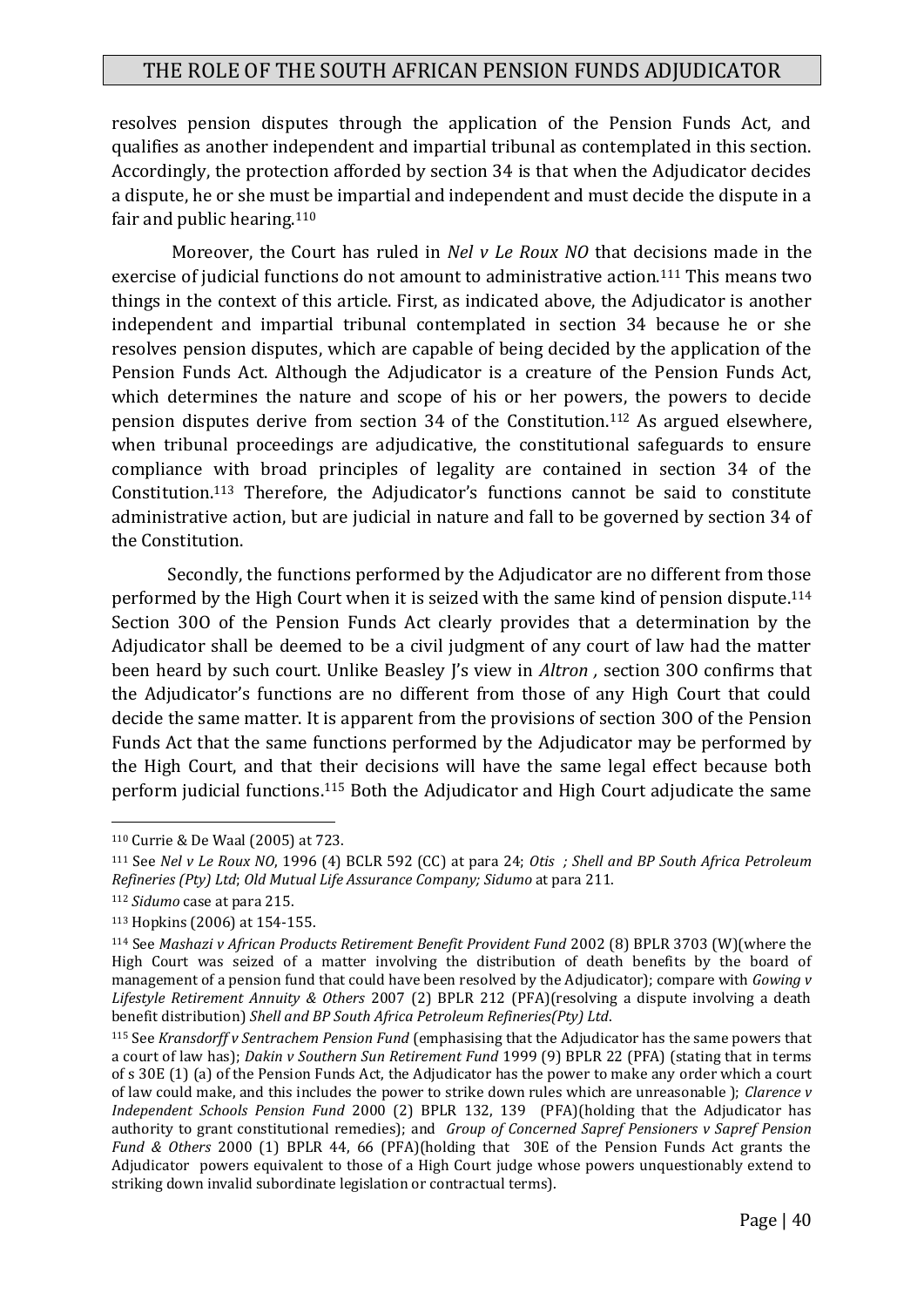kinds of pension disputes, and their proceedings are similar, except the Adjudicator's proceedings are less formal while the proceedings in the High Court are formal.<sup>116</sup> As a result, some litigants choose to go to the High Court directly rather than to the Adjudicator.<sup>117</sup>

Another significant attribute of Justice Ngcobo's opinion in *Sidumo* is the point he makes about the irrelevance of a tribunal not being a court of law as contemplated under section 165 of the Constitution; that the fact that the CCMA is not a court of law and does not exercise judicial authority under the Constitution is irrelevant.<sup>118</sup> In the same way, the fact that the Adjudicator is not a court of law and does not exercise judicial authority pursuant to sections 165 is irrelevant. What is important is whether the conduct of resolving pension disputes is administrative action as contemplated in section 33 of the Constitution. Contrary to Ngcobo J's view on this point, Beasley J placed particular emphasis on the fact that the Adjudicator was not a court in terms of section 166 of the Constitution and did not exercise judicial authority. By doing so, Beasley J misses the point and misapplies the law and standard developed by the Constitutional Court in determining these matters. It is at this point that Beasley J exhibits a formalistic view of the law which goes contrary to *Sidumo,* other judicial views,<sup>119</sup> and transformative adjudication.<sup>120</sup>

There are other characteristics of the Adjudicator which are distinguishable from the CCMA and confirm his or her performance of judicial functions. There are three most significant characteristics in this regard. The first relates to the qualifications of the Adjudicator. The insistence on legal expertise suggests the expectation of performance of judicial rather than administrative functions by the Adjudicator.<sup>121</sup> While the Constitution sets no explicit comparable qualifications for the appointment of judges of the High Court, the practice has been to appoint High Court judges with qualifications equivalent to those of the Adjudicator, namely being a legally trained person with at least ten years of practical experience. Other countries appoint High Court judges on the basis of similar to those qualifications contained in the Pension Funds Act.<sup>122</sup>

The qualifications of the Adjudicator differ completely from those of the commissioners of the CCMA in section 117(1) of the Labour Relations Act 66 of 1995 and in practice. According to the United Nations Human Rights Committee's<sup>123</sup> General Comment 13 on Article 14 of the International Covenant on Civil and Political Rights

1

<sup>121</sup> See s 30C of the Pension Funds Act

<sup>116</sup> See *Shell and BP South Africa Petroleum Refineries (Pty) Ltd*.

<sup>117</sup> See Currie & De Waal (2005) at 723 99.

<sup>118</sup> See *Sidumo* at para 220.

<sup>119</sup> Moseneke D "The Fourth Bram Fischer Memorial Lecture: transformative adjudication"(2002) 18 *SAJHR* 309 at 318 (arguing that "the Constitution has reconfigured the way judges should do their work, and that invites judges into a new plan of jurisprudential creativity and self-reflection about legal method, analysis and reasoning consistent with its transformative roles").

<sup>120</sup> Mhango M "Transformation and the judiciary" in Hoexter C & Olivier M (eds) *The judiciary in South Africa* (Cape Town: Juta 2014) at 68 (discussing that transformative adjudication concerns what judges must do in order to achieve the aims of transformative constitutionalism).

<sup>122</sup> See s 5 of the Canadian Supreme Court Act 1985; and s 217(2)(b) of India's Constitution.

<sup>123</sup> The Human Rights Committee is established under Art 28 of the ICCPRof 1976.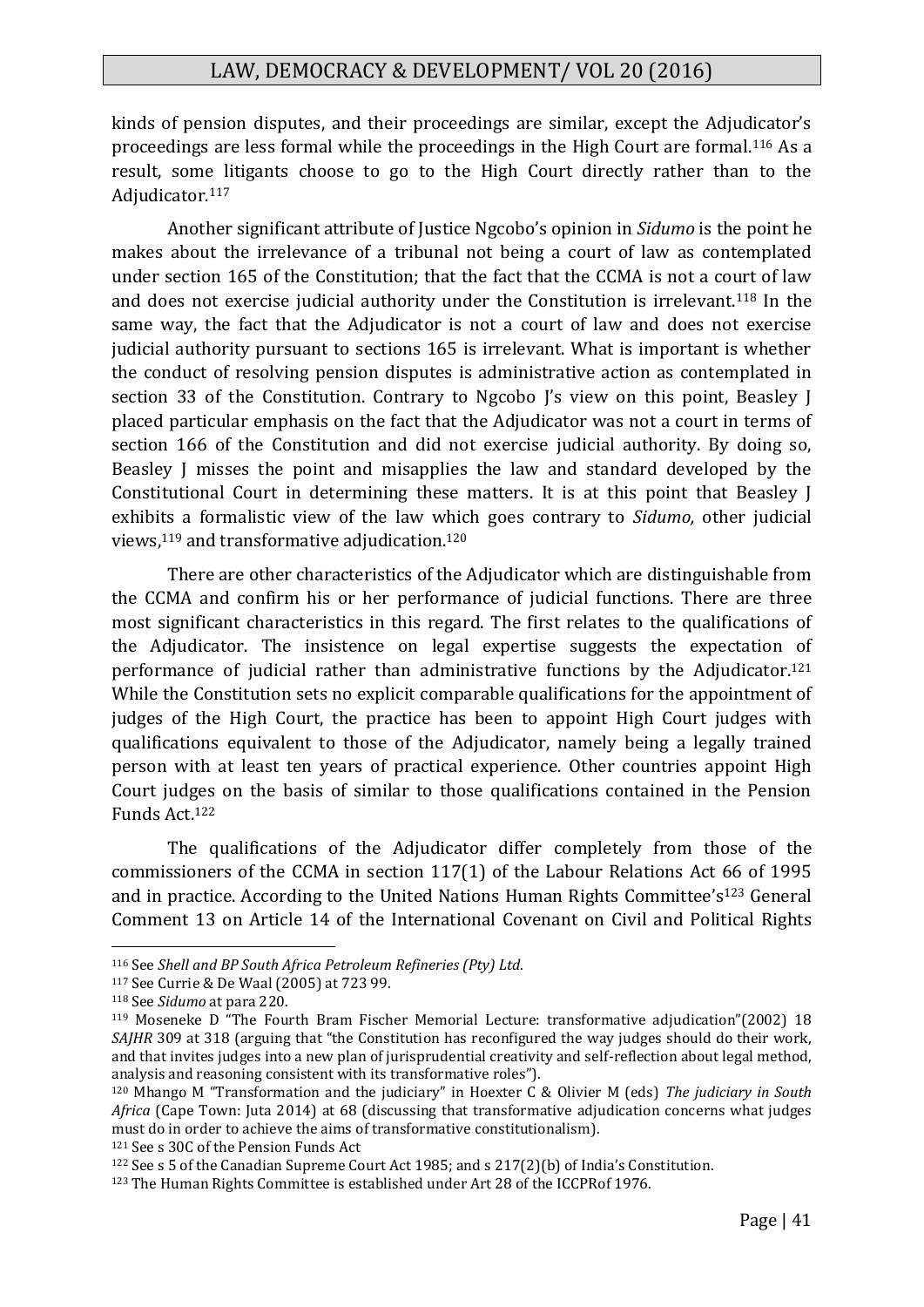(ICCPR), which governs the right to a fair trial, the qualifications of members of a tribunal are an important consideration in the determination of what constitutes an independent and impartial tribunal for purposes of Article 14 of the ICCPR.<sup>124</sup> Similarly, the European Court of Human Rights in *Findlay v United Kingdom*, <sup>125</sup> which interpreted Article 6 of the Convention for the Protection of Human Rights and Fundamental Freedoms (Convention) that is identical to Article 14 of the ICCPR, attached considerable weight to the qualifications of the members of a court martial in that case.<sup>126</sup> It observed that since the convening officer and confirmation officer in that case were not persons with legal training it was unlikely that the court martial constituted an independent and impartial tribunal in terms of Article 6 of the Convention. Based on these observations, and the qualifications of the Adjudicator in the Pension Funds Act, which are equivalent to those of High Court judges, it is clear that the legislature sought to create another independent and impartial tribunal contemplated in section 34 of the Constitution.

The second characteristic is the right to appeal contained in section 30P of the Pension Funds Act. Unlike the Labour Relations Act, which only generates the right to a limited review under section 145(2)(a) that is similar to that contained in section 33(1) of the Arbitration Act 42 of 1965, section 30P of the Pension Funds Act provides parties before the Adjudicator with the right to appeal to the High Court. The Supreme Court of Appeal in *Meyer v Iscor Pension Fund* highlighted the scope of section 30P as follows:

From the wording of section 30P(2) it is clear that the High Court's jurisdiction is limited by section 30P(2) to a consideration of the merits of the complaint in question. The dispute submitted to the High Court for adjudication must therefore still be a complaint as defined. Moreover, it must be substantially the same complaint as the one determined by the Adjudicator.<sup>127</sup>

While the Court also considered section 30P as providing a right to appeal in the wider sense, this provision distinguishes, in a considerable way, the CCMA from the Adjudicator, and accords the Adjudicator the same status as a court of law by virtue of his or her performance of judicial functions.

The last characteristic relates to the overall powers of the Adjudicator, which point to an intention by the legislature to create an adjudicative tribunal rather than an administrative tribunal. This point was also encapsulated by Judge Levinsohn in *Shell and BP South Africa Petroleum Refineries (Pty) Ltd* when he reviewed the powers of the Adjudicator and said the following:

In section 30D of the Act the Adjudicator is charged with the duty of disposing of complaints in a procedurally fair, economical and expeditious manner. Despite this, he nevertheless performs the same function which a court of law would perform had such court been seized of the matter. There are indications in various sections of the Act which point to this. For example, section  $30E(1)(a)$  states that the Adjudicator shall investigate

<sup>124</sup> See *Findlay v United Kingdom*, Application No 22107 (1993).

<sup>125</sup> *Findlay v United Kingdom* (1993)

<sup>126</sup> Nevondwe & Odeke (2013) at 819.

<sup>127</sup> *Meyer v Iscor Pension Fund* 2003 (3) BPLR 4427 (SCA) at 4430G.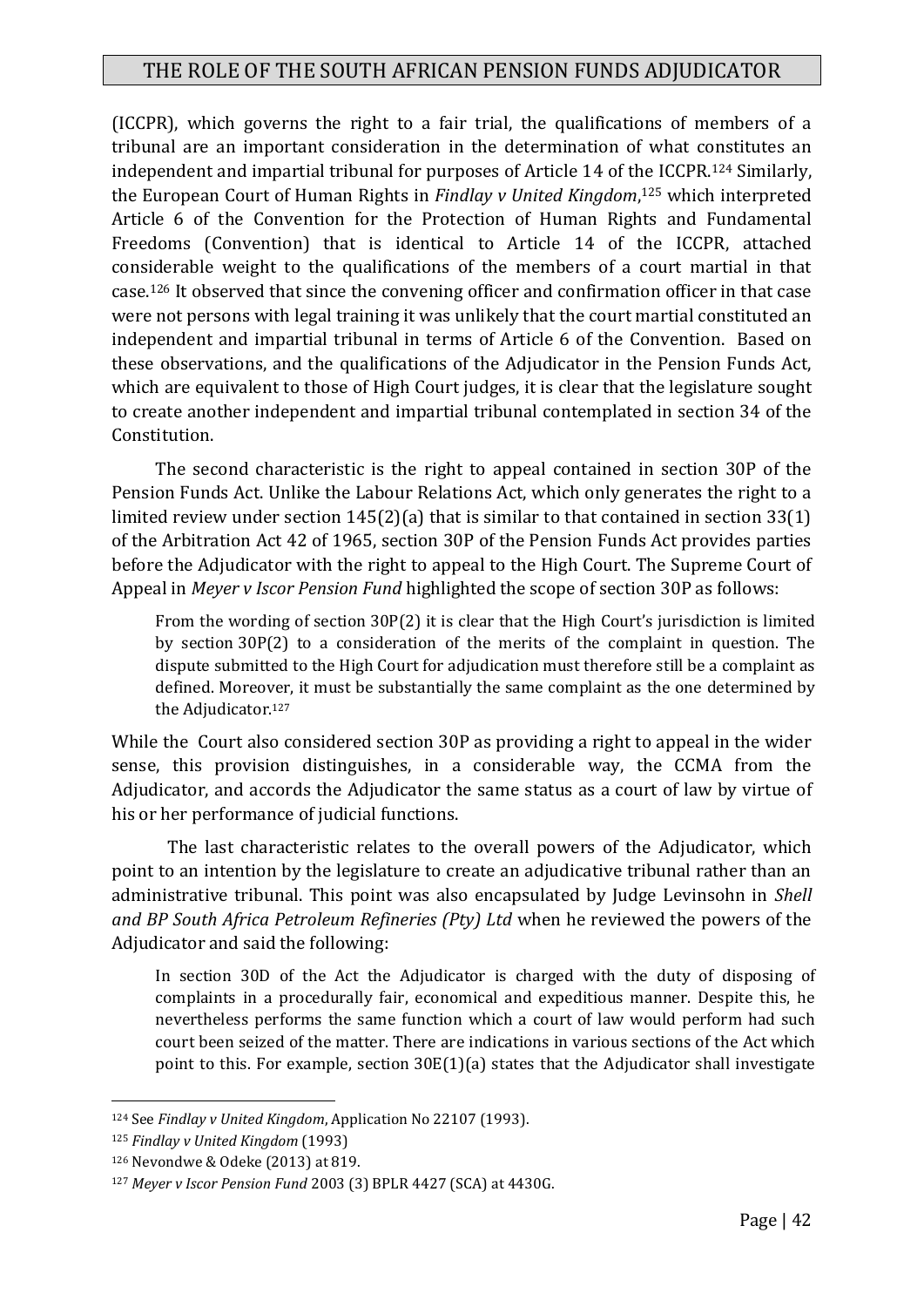any complaint and may make the order which any court may make. Section 30H(2) does not permit an Adjudicator to investigate a complaint where proceedings have already been instituted in a civil court. Section 30H(3) and section 30I provide that proceedings before the Adjudicator are equated to the commencement of an action which would interrupt the running of prescription. Finally, section 30M requires the Adjudicator to lodge his determination with the clerk or registrar of the court which would have had jurisdiction had the matter been heard by a court. Section 30O of the Act deems a determination by the Adjudicator to be a civil judgment of any court of law had the matter in question been heard by such court.<sup>128</sup>

Similarly, in *Otis* Judge Hurt examined and summarised the functions of the Adjudicator and confirmed:

It is apparent from the provisions of sections 30D, 30E, 30F, 30L, 30M and 30O of the Act that the intention of the legislature was to constitute a complaints forum which would, for all practical purposes, be equivalent to a court of law but which was not bound by the formalities of procedure which might ordinarily have the effect of delaying adjudication and causing the parties to incur substantial expenses for legal representation. The absence of formal procedural requirements does not, however, detract from the nature of the function which the Adjudicator must perform which is, plainly, a judicial function. He is required to give reasons for his determination which, in itself, precludes him from making a determination capriciously or basing it on matters which are not of record before him.<sup>129</sup>

Therefore, unlike the CCMA, which has a distinct statutory set-up and function, the Adjudicator was intended to perform judicial functions.<sup>130</sup> It is also important to note that in concluding that the CCMA was not a court of law, the Court in *Sidumo* noted the following significant differences:

The CCMA is not a court of law. A commissioner is empowered in terms of section 138(1) to conduct the arbitration in a manner he or she considerers appropriate in order to determine the dispute fairly and quickly, but with the minimum of legal formalities. There is no blanket right to legal representation. The CCMA does not follow a system of binding precedents. Commissioners do not have the same security of tenure as judicial officers.<sup>131</sup>

Unlike the CCMA, the Adjudicator follows a system of binding precedents. <sup>132</sup> In *Beukes v*  Pepkor Retirement Fund,<sup>133</sup> the Adjudicator had this to say in relation to this issue:

This issue has already been traversed by this tribunal in the determination of *Cockcroft v Mine Employees Pension Fund* [2007] 3 BPLR (PFA), so the Respondent's legal counsel ought to have noted it before providing a legal opinion to the Respondent. This Tribunal suggests that the Respondent fund ought to place greater emphasis on the legally binding

<sup>1</sup> <sup>128</sup> *Shell and BP South Africa Petroleum Refineries (Pty) Ltd* at 958*.*

<sup>129</sup> *Otis* at 18.

<sup>130</sup> Nevondwe & Odeke (2013) at 819 (discussing differences between the CCMA and the Adjudicator).

<sup>131</sup> *Sidumo* at para 85.

<sup>132</sup> *Beukes* ; *see Davila-Bardales v INS*(1994) 27 F.3d 1.; *Yepes-Prado v INS*, 10 F.3d 1363 (1992); *Fischer v Henderson & Dreyer Pension Fund and Another* [2003] 1 BPLR 4240 (PFA). See also Mhango M "The duty to investigate factual dependants: a comment on *De Beers & Others v Hosaf Fibre Provident Fund*" (2008) 29 *ILJ* 2439 (arguing that the Adjudicator acted arbitrarily and capricious by failing to adhere to precedent).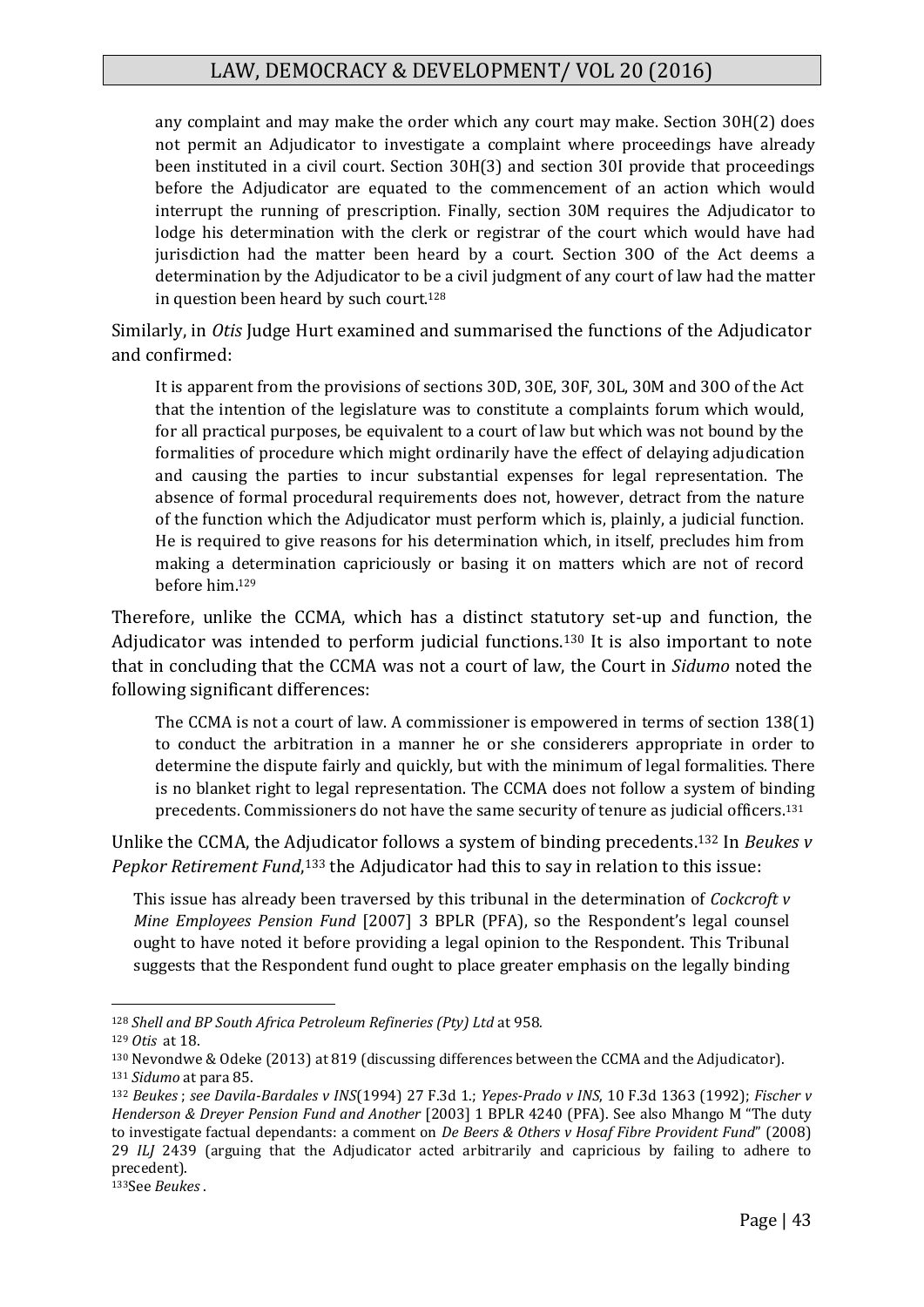decisions of this Tribunal, which is a specialist pensions Tribunal, rather than on nonbinding legal opinions, which are by definition merely opinions. The Respondent should also take cognisance of the fact that the Respondent fund in the *Cockcroft* matter has not instituted section 30P proceedings and is abiding by this Tribunal's determination. As regards the Respondent's response in the instant complaint, it has not placed any new facts before this Tribunal that warrants a shift from the position adopted in the *Cockcroft*  matter.<sup>134</sup>

It is important to point out that decisions of the Adjudicator are reported in the South African Butterworths Pension Law Reports since 1999. Moreover, in practice the Adjudicator has followed their own precedents and when deviating therefrom has explained the reasons thereof just like any court of law would do.<sup>135</sup>

Furthermore, the argument that the Adjudicator follows a system of binding precedent is supported by the legislative history of the Pension Funds Act contained in the Mouton Committee Report where it was recommended that the Adjudicator should have the power to make decisions with binding effect, and to ensure that its proceedings were similar to court proceedings.<sup>136</sup> The legislative history demonstrates that the legislature considered and understood that the effect of creating an Adjudicator with the power to issue binding decisions would create legal precedent, which would apply not only to the individual case before the Adjudicator but future cases as well.<sup>137</sup> However, just asa court of law can perform administrative actions outside its normal adjudicative functions,<sup>138</sup> the Adjudicator performs administrative actions outside its normal adjudicative functions, but this does not mean that the Adjudicator performs no judicial functions. For instance, in terms of section 30E(1)(b) the Adjudicator before investigating a complaint and issuing a determination, may require a complainant to first approach an organisation established for the purpose of resolving disputes in the pension funds industry, and if such complaint is not resolved, the complaint may then be determined by the Adjudicator.<sup>139</sup> Based on the above analysis, I submit that the Adjudicator performs judicial functions governed by section 34 of the Constitution.

<sup>134</sup> *Beukes* case at 290 (PFA)

<sup>135</sup> *Hlathi v University of Fort Hare Retirement Fund & Others* 2009 (1) BPLR 46 (PFA)(explaining the deviation from previous determinations); *Van der Merwe & Another v Central Retirement Annuity Fund*  [2005] 5 BPLR 463 (PFA)(overruling the previous determination of the Adjudicator)

<sup>136</sup> Mouton Committee Report at 326.

<sup>&</sup>lt;sup>137</sup> Mouton Committee Report at 326. See also Buck T "Precedent in tribunals and the development of principles" (2006)25 *Civil Justice Quarterly* 45 (advocating the view that since tribunals are in the business of applying concrete legal rules to a range of fact situations and reach legal conclusions just like ordinary courts do, they should follow their precedents despite not being legally bound by *stare decisis*); *Mechandise Transport Ltd v British Transport Commission* (1962) 2 BQ 173 (noting that the orderly development of principle in the tribunal context is desirable to promote uniformity of treatment and helpful to industry practitioners to know how particular questions would be treated).

<sup>138</sup>See s 5 of the Constitutional Court Complementary Act 13 of 1995 which gives power to the Chief Justice to decide whether or not any member of the Constitutional Court can be served with a subpoena in respect of civil proceedings or a summons or a notice of motion against such member.

<sup>139</sup> Office of the Pension Funds Adjudicator "The annual report of the pension funds adjudicator" (2008- 2009) at 6. Available at http://www.pfa.org.za/index.php/publications-mm/annual-

reports?task=document.viewdoc&id=7.(accessed 10 March 2015).(reporting that the Adjudicator required complainants to attend conciliation in terms of her powers under s 30E of the Pension Fund Act).